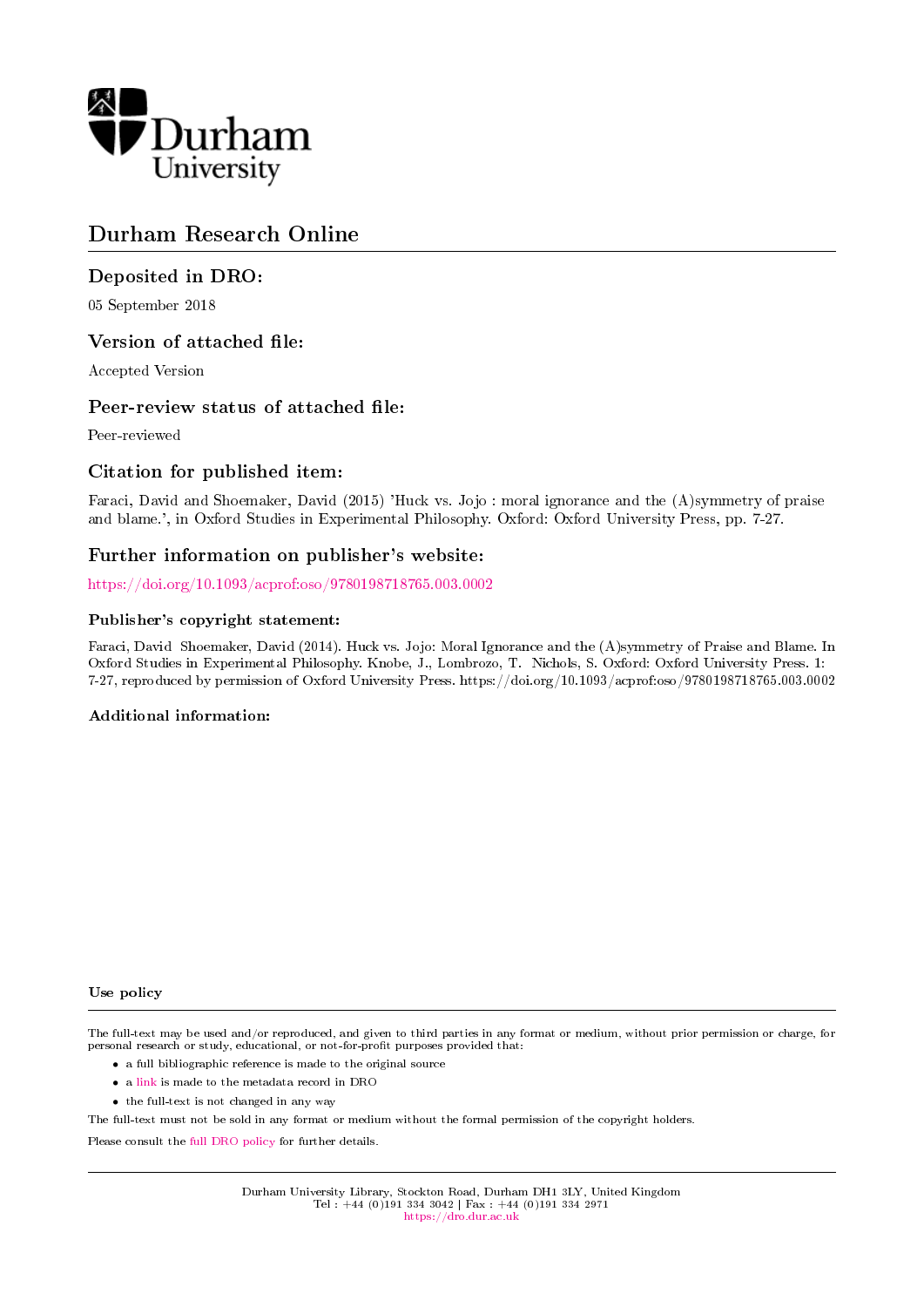### **HUCK VS. JOJO: MORAL IGNORANCE AND THE (A)SYMMETRY OF PRAISE AND BLAME**

*David Faraci and David Shoemaker*

The more I studied about this the more my conscience went to grinding me, and the more wicked and low-down and ornery I got to feeling. And at last, when it hit me all of a sudden that here was the plain hand of Providence slapping me in the face and letting me know my wickedness was being watched all the time from up there in heaven, whilst I was stealing a poor old woman's nigger that hadn't ever done me no harm, and now was showing me there's One that's always on the lookout, and ain't agoing to allow no such miserable doings to go only just so fur and no further, I most dropped in my tracks I was so scared. Well, I tried the best I could to kinder soften it up somehow for myself by saying I was brung up wicked, and so I warn't so much to blame; but something inside of me kept saying, "There was the Sunday-school, you could a gone to it; and if you'd a done it they'd a learnt you there that people that acts as I'd been acting about that nigger goes to everlasting fire." (31.19) It made me shiver. And I about made up my mind to pray, and see if I couldn't try to quit being the kind of a boy I was and be better. So I kneeled down. But the words wouldn't come. Why wouldn't they? It warn't no use to try and hide it from Him. Nor from ME, neither. I knowed very well why they wouldn't come. It was because my heart warn't right; it was because I warn't square; it was because I was playing double. I was letting ON to give up sin, but away inside of me I was holding on to the biggest one of all. I was trying to make my mouth SAY I would do the right thing and the clean thing, and go and write to that nigger's owner and tell where he was; but deep down in me I knowed it was a lie, and He knowed it. You can't pray a lie—I found that out. (31.20) [After writing the note,] I felt good and all washed clean of sin for the first time I had ever felt so in my life, and I knowed I could pray now. But I didn't do it straight off, but laid the paper down and set there thinking—thinking how good it was all this happened so, and how near I come to being lost and going to hell. And went on thinking. And got to thinking over our trip down the river; and I see Jim before me all the time: in the day and in the night-time, sometimes moonlight, sometimes storms, and we a-floating along, talking and singing and laughing. But somehow I couldn't seem to strike no places to harden me against him, but only the other kind. I'd see him standing my watch on top of his'n, 'stead of calling me, so I could go on sleeping; and see him how glad he was when I come back out of the fog; and when I come to him again in the swamp, up there where the feud was; and such-like times; and would always call me honey, and pet me and do everything he could think of for me, and how good he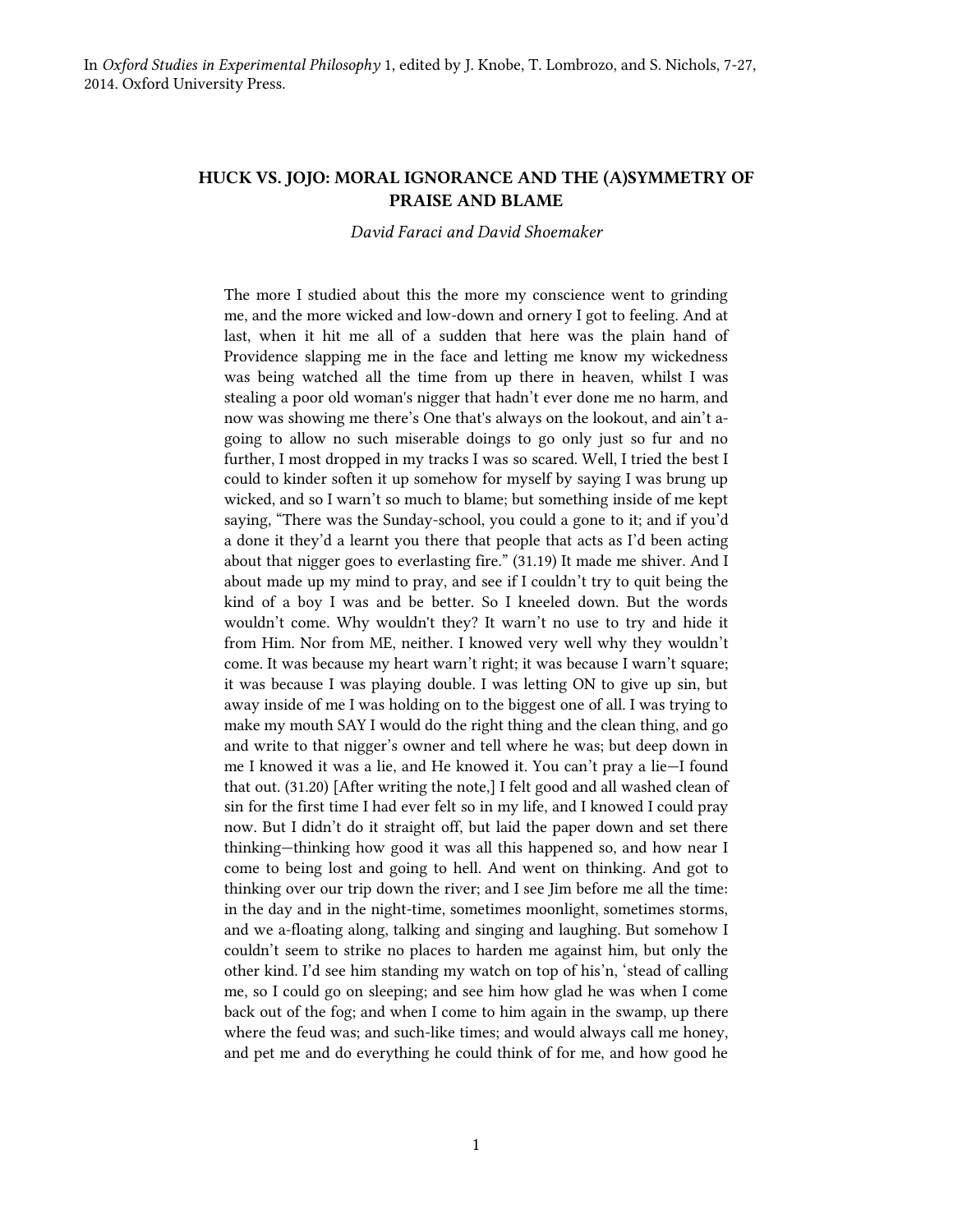always was; and at last I struck the time I saved him by telling the men we had small-pox aboard, and he was so grateful, and said I was the best friend old Jim ever had in the world, and the ONLY one he's got now; and then I happened to look around and see that paper. (31.23) It was a close place. I took it up, and held it in my hand. I was a-trembling, because I'd got to decide, forever, betwixt two things, and I knowed it. I studied a minute, sort of holding my breath, and then says to myself: "All right, then, I'll GO to hell"—and tore it up. (31.24, 31.25)

In these famous scenes from *The Adventures of Huckleberry Finn*, Huck is trying desperately to decide what to do with Jim, the slave he has been traveling with down the river, the man who is, to Huck's mind, someone else's property. When given the opportunity to return Jim to his "rightful owner," Huck ultimately decides to go against his upbringing, his conscience, and societal norms in not turning Jim in. Consequently, by his own lights he is going to hell for doing what he sincerely believes is the wrong thing. By our lights, though, he is clearly doing the *right* thing, despite his morally deprived upbringing. Is he thus praiseworthy?

Compare the following case:

 $\overline{a}$ 

JoJo is the favorite son of Jo the First, an evil and sadistic dictator of a small, undeveloped country. Because of his father's special feelings for the boy, JoJo is given a special education and is allowed to accompany his father and observe his daily routine. In light of this treatment, it is not surprising that little JoJo takes his father as a role model and develops values very much like Dad's. As an adult, he does many of the same sorts of things his father did, including sending people to prison or to death or to torture chambers on the basis of whim. He is not *coerced* to do these things, he acts according to his own desires. Moreover, these are desires he wholly *wants* to have. When he steps back and asks, "Do I really want to be this sort of person?" his answer is resoundingly, "Yes," for this way of life expresses a crazy sort of power that forms part of his deepest ideal.<sup>1</sup>

In torturing a peasant on a whim, JoJo goes along with his upbringing and conscience, doing what he sincerely believes is the right thing but what we know is the wrong thing. Is he thus blameworthy?

Both Huck and JoJo were raised in morally blinkered environments, and they have both consequently come to accept deeply mistaken moral views: Huck

<sup>&</sup>lt;sup>1</sup> Susan Wolf, "Sanity and the Metaphysics of Responsibility," in Gary Watson, ed., *Free Will* 2<sup>nd</sup> Edition (Oxford: Oxford University Press), 2003, p. 379.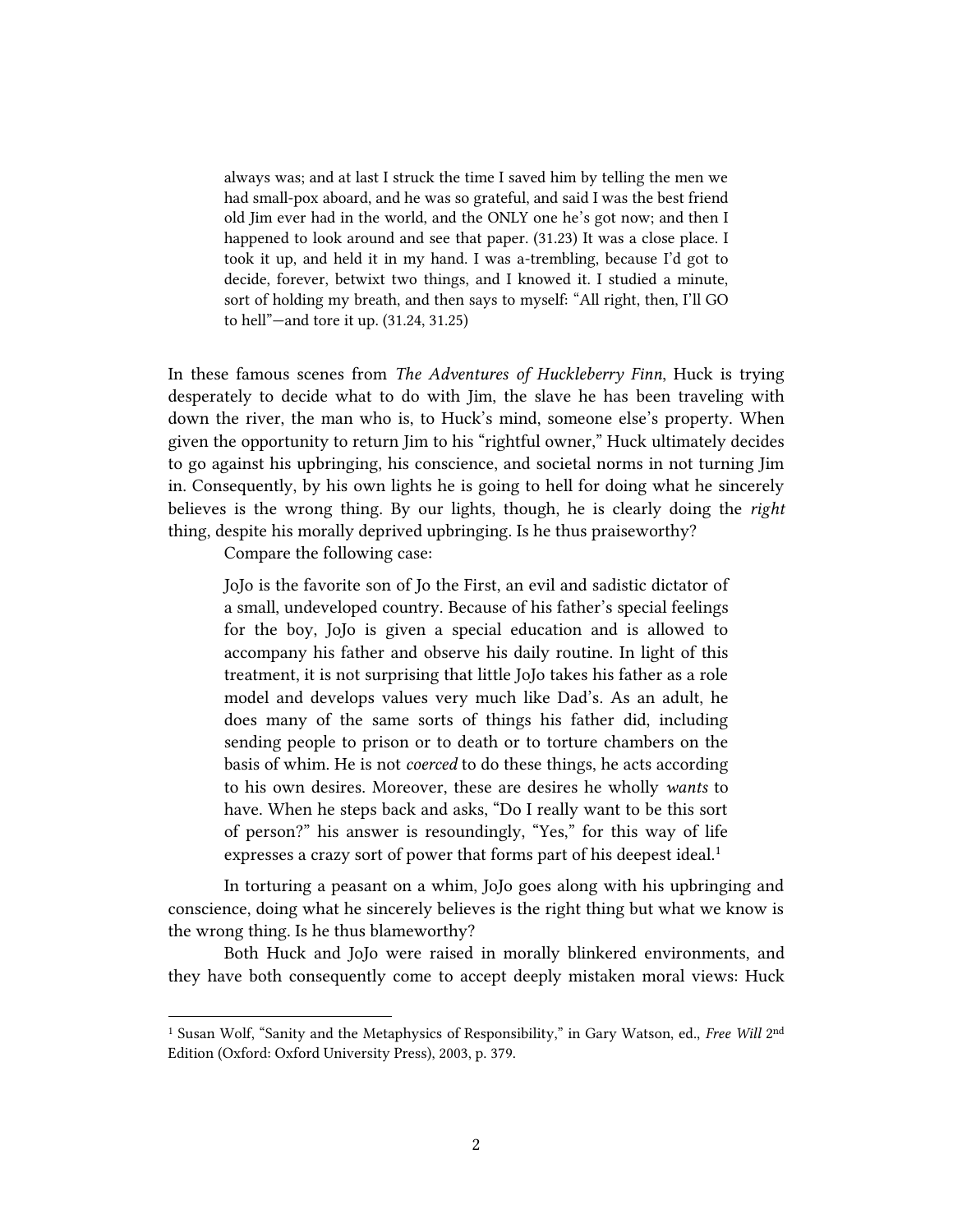thinks he ought to return Jim to his "owner"; and JoJo thinks it is morally permissible (or perhaps obligatory) to beat peasants when he feels like it.

There have been (at least) two assumptions theorists have thought it natural to make in cases like these. First, it seems plausible to some that moral deprivation of this sort is a responsibility-undermining factor, that those who were raised in such morally blinkered environments are off the hook when it comes to assignments of moral responsibility. So JoJo, we might think, is excused for beating the peasants given the extent of his childhood moral deprivation. Call this the *Moral Deprivation-Excuse Thesis* (the *MDE Thesis*). <sup>2</sup> Second, it is widely believed that praiseworthiness is the positive analogue of blameworthiness, and thus that factors affecting judgments of moral responsibility should have symmetrical effects on judgments of praise- and blameworthiness. Call this the *Symmetry Thesis*. <sup>3</sup> On a natural interpretation of this thesis, if poor moral upbringing mitigates assignments of JoJo's blameworthiness, it ought likewise to mitigate assignments of *praise*worthiness in cases of equivalent moral deprivation.

In this essay, we examine how certain sorts of moral knowledge deprivations in an agent's upbringing bear on people's actual assessments of that agent's responsibility. At first blush, the data we have collected appears to cast doubt on both the *MDE* and *Symmetry* theses. First, our experimental results suggest that people do not, in fact, view deprivation as wholly morally excusing (though they do not view it as irrelevant, either). Second, our data appear to suggest that people have commitments to distinctly different conditions for blame- and praiseworthy agency. <sup>4</sup> This seems to cast doubt on the *Symmetry Thesis.*

In both cases, however, we argue that the correct response to our data is not simply to reject the theses in question. First, our results suggest that the relationship between deprivation and moral assessment is more nuanced than straightforward acceptance *or* denial of the *MDE Thesis* can account for. In earlier work, we discovered that while people do not judge JoJo to be *wholly* blameworthy, they do not judge him to be blameless, either. And the data we present here seems

<sup>2</sup> This is the view taken by Wolf, as we will detail below.

<sup>3</sup> The *Symmetry Thesis* is widespread. It is entailed by what Doris and Knobe call the more general assumption of *invariance* in moral responsibility assessments. For discussion and citation, see John Doris and Joshua Knobe, "Strawsonian Variations: Folk Morality and the Search for a Unified Explanation," in John Doris, ed., *The Moral Psychology Handbook* (Oxford: Oxford University Press, 2010).

<sup>4</sup> Knobe and Doris include this asymmetry in their list, based on early experimental results generated by one of us, but those experiments remained unpublished pending further refinement. The present essay (and the experiment done in its service) is an attempt at said refinement.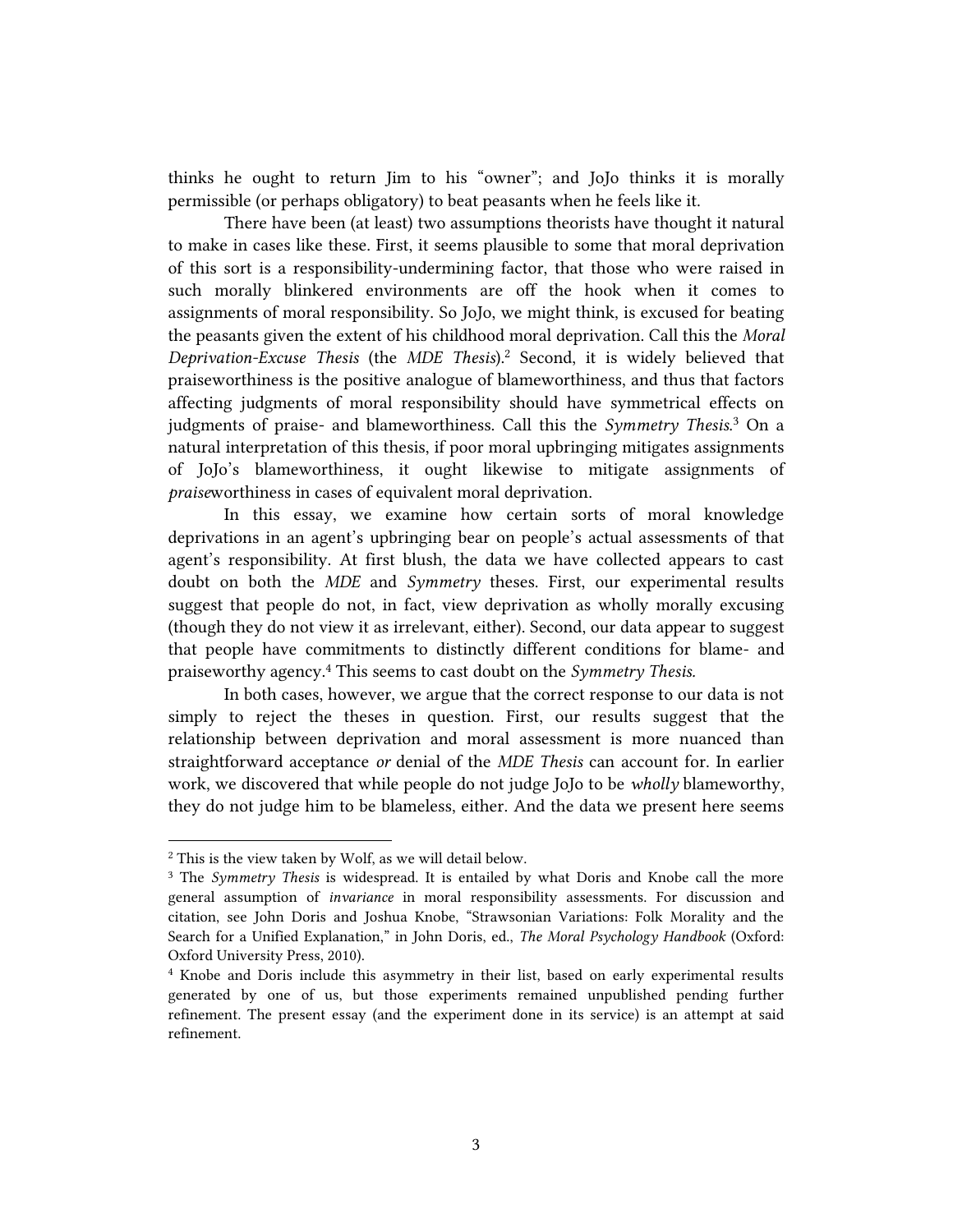to confirm this for other cases of moral deprivation. This suggests that while the *MDE Thesis* cannot be accepted as it stands, it has captured an important aspect of blameworthiness judgments. As for the *Symmetry Thesis,* we argue that it can be interpreted in a way that renders it consistent with our data.

In both cases—especially if we are to vindicate our interpretation of the *Symmetry Thesis*—it is an important question *why* people judge as they do. In our earlier work, we hypothesized that people judge JoJo as they do because of the *difficulty* JoJo would have in overcoming his upbringing and doing the right thing. After considering some alternatives, we argue that the very same hypothesis can help vindicate our interpretation of the *Symmetry Thesis.* This, we take it, both buttresses the plausibility of our claims about difficulty, and represents an independent advance in our understanding of the roots of praise and blame.

### **Blinkered Badness**

In the previous work mentioned, we explicitly explored folk intuitions on the JoJo case.<sup>5</sup> In her original presentation and discussion of the case, Susan Wolf offers a strong version of what we have labeled the *MDE Thesis*, claiming that people's pretheoretic intuitions are that JoJo, because of his terribly deprived upbringing, is not morally responsible, period, for his actions, despite their flowing from his deep self, i.e., his "true" or "real" evaluating or authenticating character. <sup>6</sup> Her diagnosis for this alleged reaction is that JoJo's deep self is normatively insane, i.e., he lacks the ability to recognize goodness, badness, and the difference between them.<sup>7</sup> She then introduces a sanity—normative competence—condition into her theory of moral responsibility to account for such cases.

Insofar as Wolf is claiming a result on behalf of our pretheoretic intuitions, we decided to test her claim. Our findings were that, while people did judge JoJo to be less blameworthy than a control (JoJo's presumably sane but nasty father), they still found him to be *seriously* blameworthy, assigning him an average blameworthiness score of 5 (where 7 was completely blameworthy and 1 was not at all blameworthy). Insofar as blameworthiness rides piggyback on responsibility (at least prima facie, see below), JoJo is definitely viewed (pretheoretically) as morally

<sup>5</sup> David Faraci and David Shoemaker, "Insanity, Deep Selves, and Moral Responsibility: The Case of JoJo," *Review of Philosophy and Psychology* 1 (2010): 319-332.

<sup>6</sup> On pp. 379-80, Wolf says "In light of JoJo's heritage and upbringing…it is dubious at best that he should be regarded as responsible for what he does." Later on p. 380, she says, "Our judgment *that JoJo is not a responsible agent* is one that we can make only from the inside…" (emphasis ours).

<sup>7</sup> Wolf, pp. 379-385.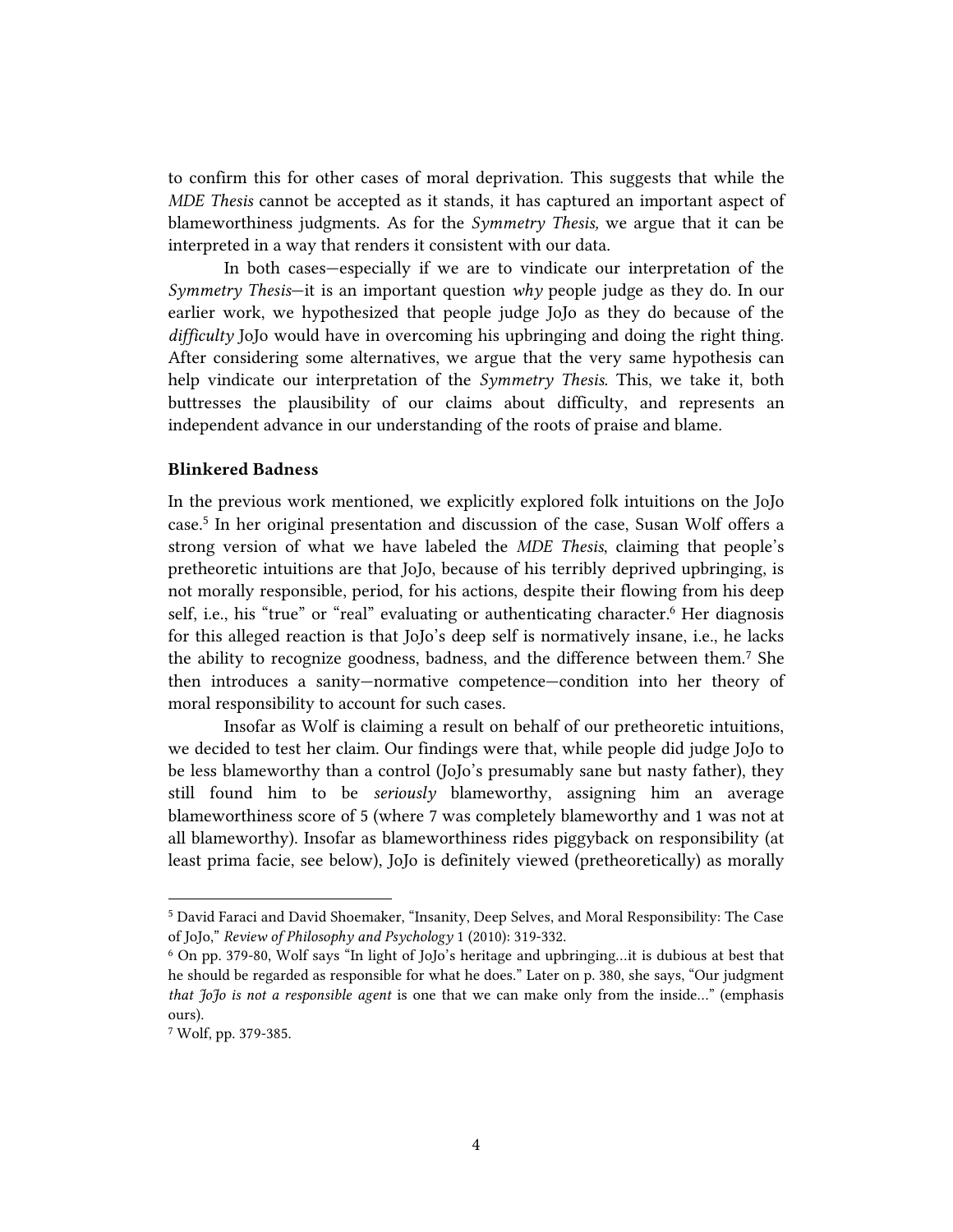responsible to some degree, contrary to Wolf's strong version of the *MDE Thesis*. We took this at the very least to indicate that her adoption of a sanity condition was unmotivated.

But—and this is the interesting bit—JoJo *was* viewed as less blameworthy than he would have been without such a deprived background, so deprivation of this sort does seem to excuse *to some extent*. But what precisely was the relation of this deprivation to reduced blameworthiness? And could it be overcome?

Our initial diagnosis of JoJo's reduced blameworthiness derived from his moral ignorance, not his normative insanity: It wasn't that he lacked the capacity to recognize right and wrong; it was, rather, that he had, as a child, been deprived of exposure to relevant moral alternatives. We attempted to explore these issues via the presentation of a third scenario in which JoJo was eventually exposed to moral alternatives but rejected them in favor of continuing to adhere to Daddy's value system. Here, surprisingly, there was no statistically significant difference between people's reactions to the first and second JoJos. This might suggest, then, that it was their unfortunate formative circumstances that (slightly) mitigated their blameworthiness, and not their mere moral ignorance. But we remained unconvinced, arguing instead that the JoJos displayed a more fundamental and insidious type of moral ignorance than is usually discussed—an ignorance that expressions of ill will are wrong, not an ignorance of what specific act-tokens count as expressions of ill will—and that this sort of ignorance may not be displaced by mere exposure to moral alternatives (which would do nothing to counteract the thought that it's generally morally permissible to express ill will).<sup>8</sup> What reduces the degree of their blameworthiness, we suggested, was not any sort of incapacity, though; rather, it was the *difficulty* of overcoming their childhood moral deprivations as adults, a difficulty that nevertheless assumes the possibility of success and so grants a basic normative capacity to them (a necessary condition to their being judged to be seriously blameworthy in the first place).

In our current round of experiments, we aimed to do two things. First, we wanted to see if we could duplicate the JoJo-type results in cases in which normative capacities were not at issue, and neither were any thoroughgoing childhood deprivations regarding the general wrongness of expressions of ill will.

<sup>&</sup>lt;sup>8</sup> We put this in terms of "ill will" in the original paper, but we recognize this to be a quite ambiguous notion. (See David Shoemaker's "Qualities of Will," forthcoming in *Social Philosophy & Policy* for discussion.) We could have put this in less ambiguous terms as follows without losing the point: In standard cases of moral ignorance, the agent knows what properties make an act right or wrong but doesn't know whether some particular act-type instantiates those properties; JoJo's ignorance, on the other hand, is about what properties make actions right or wrong in the first place, and so is much more profound.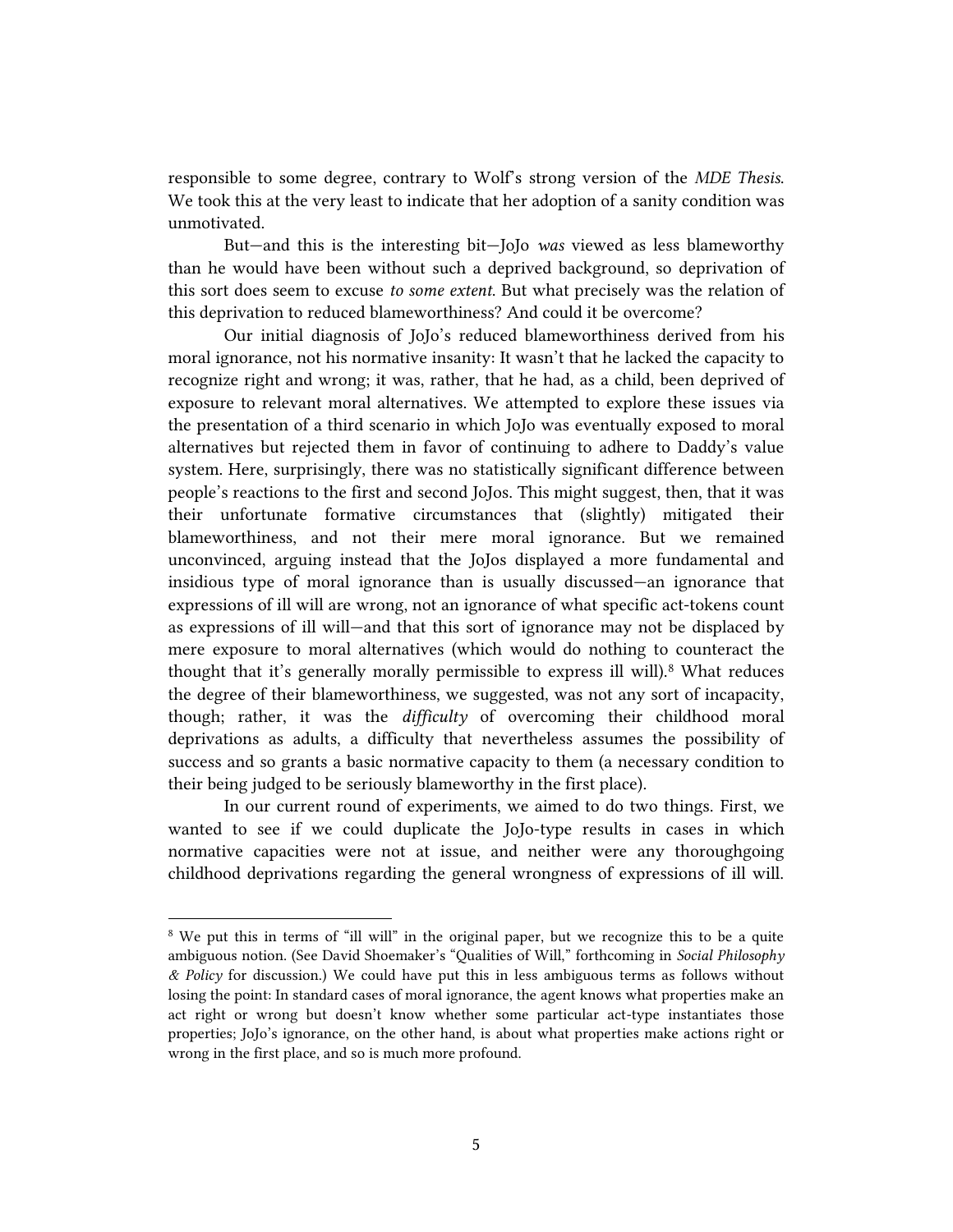This would enable us to focus solely on the work being done by ignorance with respect to a specific sort of moral value. Second, we wanted to explore whether structurally identical positive cases would yield analogous results. We will explain this latter point in the next section of the essay, focusing here solely on the former.

New subjects were presented, at random, with one of the following two scenarios:<sup>9</sup>

A. Tom is a white male who was raised in New Orleans. Growing up, he was taught to respect all people equally. Nevertheless, as an adult, he decided to become a proud racist, someone who believes that all non-white people are inferior and that he has a moral obligation to humiliate them when he gets a chance. At the age of 25, Tom moves to another town. Walking outside his home, he sees a black man who has tripped and fallen. In keeping with his moral beliefs, Tom spits on the man as he passes by.

B. Tom is a white male who was raised on an isolated island in the bayous of Louisiana. Growing up, he was taught to believe that all non-white people are inferior and that he has a moral obligation to humiliate them when he gets a chance. As an adult, he fully embraced what he'd been taught, becoming a proud racist. At the age of 25, Tom moves to another town. Walking outside his home, he sees a black man who has tripped and fallen. In keeping with his moral beliefs, Tom spits on the man as he passes by.

For each scenario, subjects were asked to rate Tom's blameworthiness for spitting on the black man on a scale from 1 ("not all blameworthy") to 7 ("completely blameworthy").

Our prediction, in keeping with our results from the earlier paper, were that Tom<sub>B</sub>'s upbringing and resultant ignorance with respect to the morality of racism would mitigate attributions of moral blameworthiness. The mean response to TomA was 6.68, a very robust blameworthiness score. The mean response to Tom<sub>B</sub> was significantly lower at 5.4.<sup>10</sup> We conclude from this, again in keeping with earlier results, that certain sorts of moral blinders—i.e., childhood deprivations of exposure to moral truth—reduce blameworthiness assessments somewhat, but nowhere near completely.<sup>11</sup> And, once again, the fact that subjects viewed  $Tom_B$  as seriously

 $9 \text{ n(A)} = 84; \text{ n(B)} = 84.$ 

<sup>&</sup>lt;sup>10</sup> Results were subjected to an independent samples T-Test:  $t(166) = 6.54$ ,  $p<0.001$  (two-tailed), *SD* (ignorant) 1.53, *SD* (non-ignorant) 0.92, *Cohen's d* = 1.01.

<sup>&</sup>lt;sup>11</sup> It might be thought that the vignettes do not do enough to establish sufficiently robust moral ignorance in Tom<sub>B</sub>'s case, as anyone growing up in the modern area will surely have been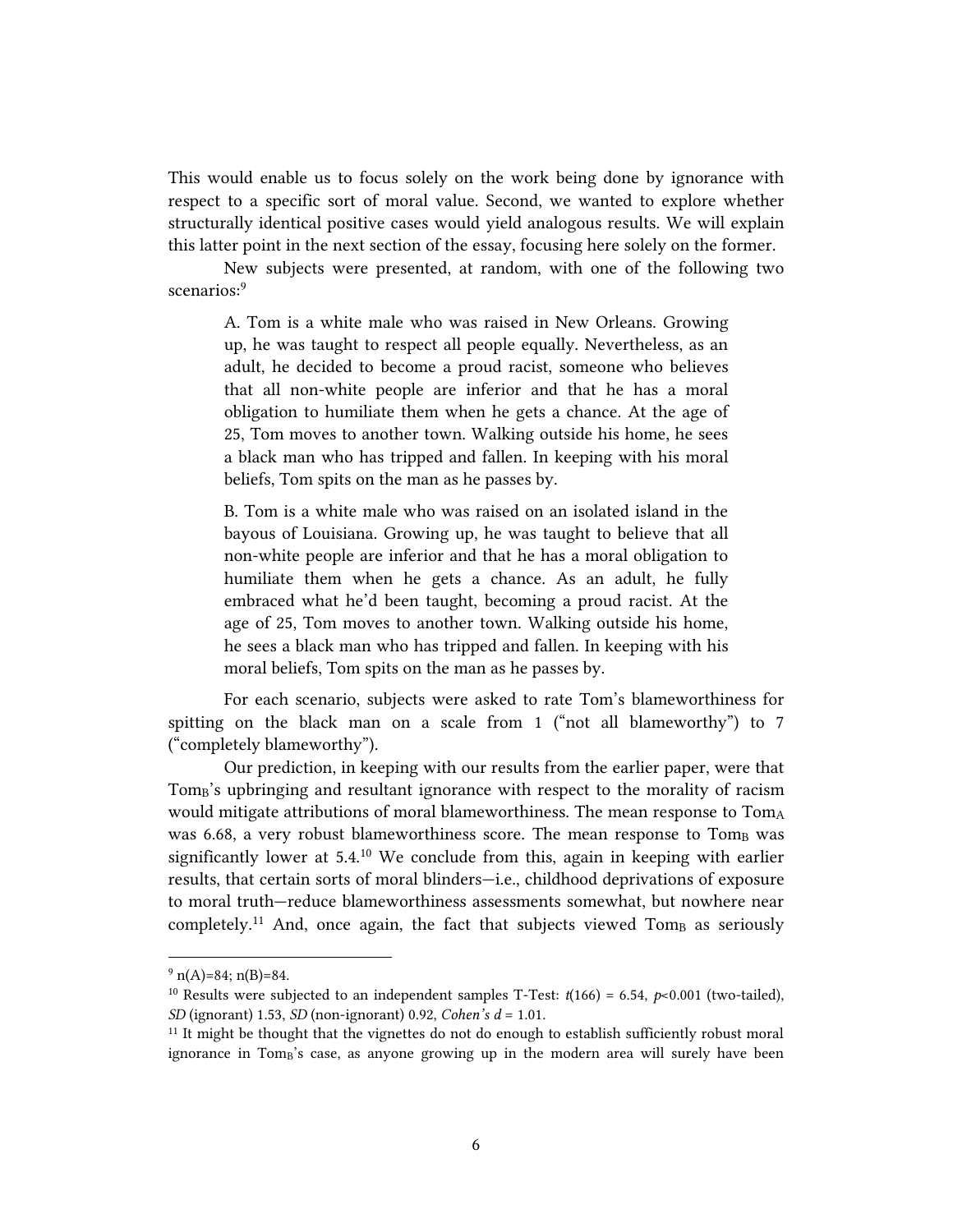blameworthy reveals that they likely believed him not to lack the relevant normative capacities, i.e., sanity was not an issue. Finally, our speculative explanation remains quite plausible: We propose that the reason people judge Tom<sub>B</sub> to be seriously blameworthy, despite the blameworthiness-reducing fact of his deprived childhood, is that, while it is more *difficult* for him to identify and do the right thing because of that childhood, it is nevertheless not overly demanding to expect him to do so.

Some new features we included buttressed this hypothesis by diminishing the plausibility of alternative explanations. First, we had Tom in both scenarios move to another town at the age of 25 in order to avoid the kind of ongoing isolated "preciousness" of the original JoJo case, and also to establish that he is an adult (with a fully-grown brain) who is making genuine moral decisions. His moving to another town would presumably also have given him opportunities to be exposed to moral alternatives. The question, then, was how that exposure would interact with what he had been taught as a child in people's assessments of him. As it turns out, if he was taught the moral truth and rejected that as an adult, he was viewed as particularly blameworthy for spitting on the black man, less so, if he had been taught the racist moral lie but simply didn't reject it.

Second, we deliberately left open why it is that Tom either rejects or embraces what he's been taught. The reason was to allow for the possibility of any of the wide variety of sources of evaluations that occur in everyday life, and so not to privilege certain sources over others. Sometimes people evaluate after having pored over the reasons on both sides and determining which ones weigh more. Other times people evaluate after having seen a movie on the subject and without further deliberation. Other times people simply follow their intuitive hunches. Presumably all of these are methods that will preserve responsibility in assessors' eyes.

Of course, the extent to which our proposal is plausible depends not only on the paucity of plausible alternatives, but on the inherent plausibility of the proposal itself. As has become clear to us since first introducing the proposal, more details about the nature of the difficulty in question are required before plausibility can be adequately assessed.<sup>12</sup> However, we set this matter to the side momentarily in order

 $\overline{a}$ 

<sup>12</sup> Thanks to two anonymous referees and Shaun Nichols for pressing us to say more about the idea of difficulty in this context.

exposed to alternatives through TV, radio, the internet, or vacations. Given that this might be an assumption of the subjects who read the vignettes, then it might have grounded their being pretty punitive. (Thanks to an anonymous reviewer for pressing this point.) This is a fair point, and it is worth controlling for. Nevertheless, we doubt it is doing much work for subjects, given that we stressed JoJo's isolation and lack of exposure to alternatives in the original study, and we got nearly identical response levels to our JoJo doppelganger in the latest one.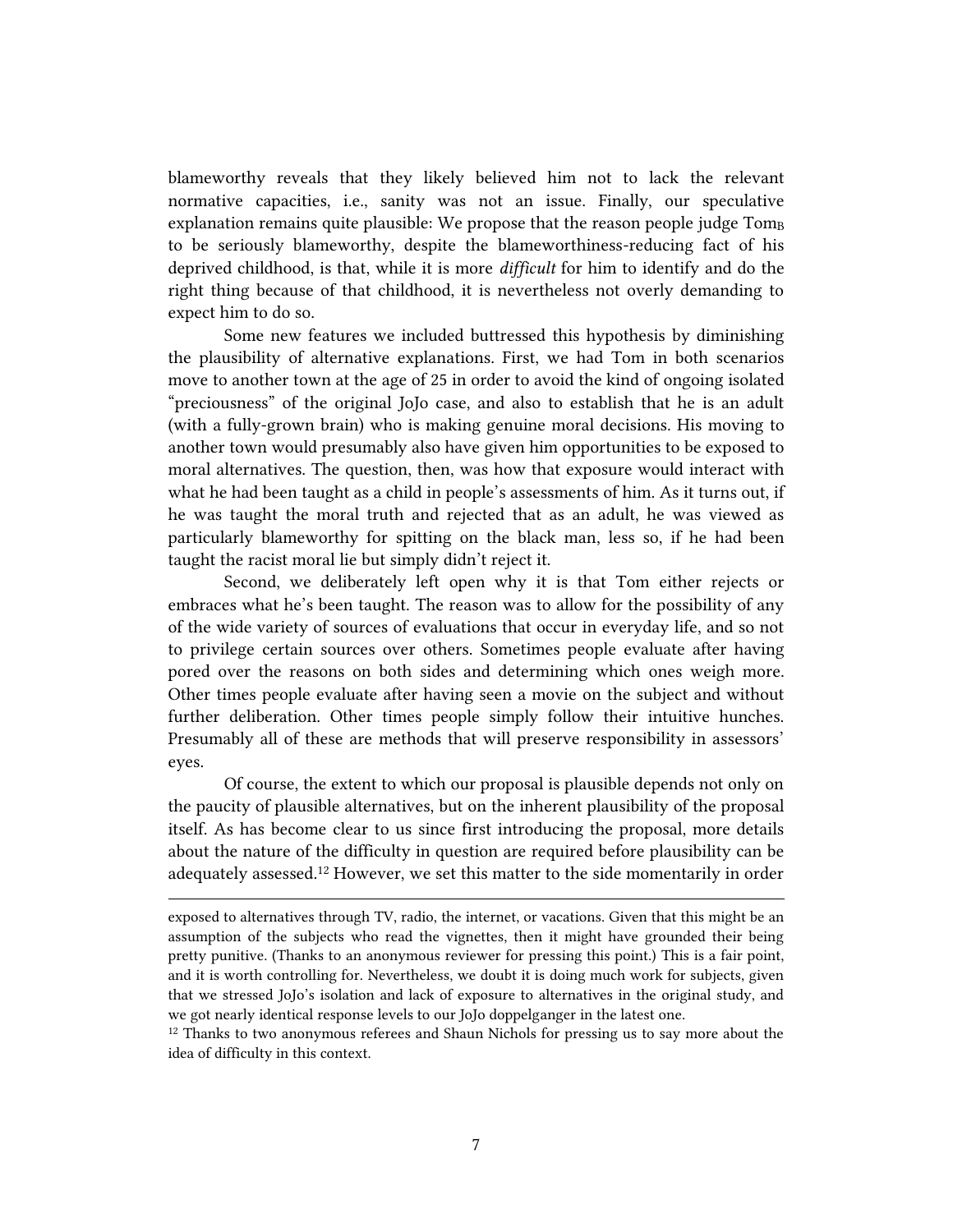to introduce the remainder of our data, which are relevant to our explication of the nature of the difficulty in question.

Thus far, we have been considering the effects of moral deprivation on assignments of blameworthiness. Especially given our interest in the *Symmetry Thesis,* the obvious question now is whether similar results obtain in cases of *praiseworthy* action. It is to that question that we now turn.

### **Blinkered Goodness**

The *Symmetry Thesis* avers that blameworthiness and praiseworthiness are structurally analogous. If so, then it seems we should expect that childhood moral deprivations will reduce praiseworthiness in people's eyes just as they do blameworthiness, at least for actions within the zone germane to the relevant deprivations. The basic thought here is rather compelling. It would seem that degrees of blame- or praiseworthiness both ought to track degrees of childhoodbased moral ignorance in the same way: The less you know, the less you're "on the hook" in *either* case. If the *Symmetry Thesis* were true, childhood moral deprivations presumably ought to reduce moral responsibility all the way round.

The data, however, appear to undermine the *Symmetry Thesis,* at least when understood in this way. Further subjects were randomly assigned to one of the following two cases:<sup>13</sup>

C. Tom is a white male who was raised in New Orleans. Growing up, he was taught to respect all people equally. Nevertheless, as an adult, he decided to become a proud racist, someone who believes that all non-white people are inferior and that he has a moral obligation to humiliate them when he gets a chance. At the age of 25, Tom moves to another town. Walking outside his home, he sees a black man trip and fall. Usually, Tom would spit on the man. But this time, Tom goes against his current moral beliefs, and helps the man up instead.

D. Tom is a white male who was raised on an isolated island in the bayous of Louisiana. Growing up, he was taught to believe that all non-white people are inferior and that he has a moral obligation to humiliate them when he gets a chance. As an adult, he decided to become a proud racist, embracing what he was taught. At the age of 25, Tom moves to another town. Walking outside his home, he sees a black man trip and fall. Usually, Tom would spit on the man. But

 $13 \text{ n(C)} = 85; \text{ n(D)} = 83.$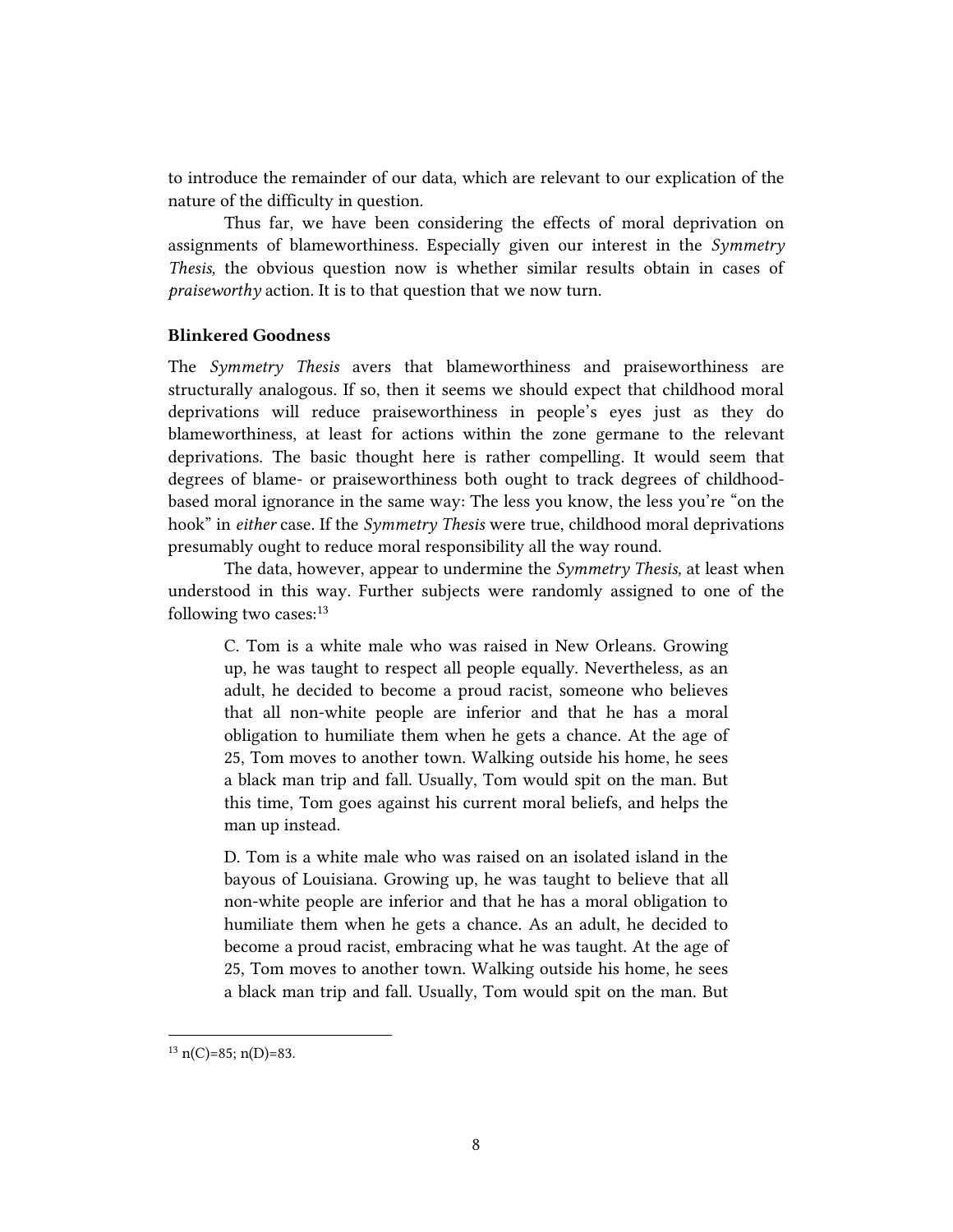this time, Tom goes against his current moral beliefs, and helps the man up instead.

This time, subjects were asked to rate Tom's level of *praiseworthiness* on a scale from 1 ("not at all praiseworthy") to 7 ("completely praiseworthy"). The mean response to  $\mathrm{Tom}_\mathrm{C}$  was 4.28. The mean response to  $\mathrm{Tom}_\mathrm{D}$  was 5.40. $^{14}$ 

There are several surprising conclusions one might draw here. First, Tomc, who was raised with moral awareness but adopted racism as an adult, is only viewed as "somewhat praiseworthy" for going against those moral beliefs in doing the right thing.  $Tom_A-Tom_C$ 's twin who adhered to his adult-formed moral beliefs in spitting on the black man—was viewed as nearly completely blameworthy for doing so. Perhaps, then, the resistance to seeing  $Tom<sub>C</sub>$  as more praiseworthy is due to his still being a racist?

This can't explain all the data, however, because Tomp is also a racist, and yet he is viewed as significantly more praiseworthy than  $Tom_C$  in going against his moral beliefs. It seems the only thing that could ground the difference in people's assessments here is the difference in upbringings. But then here is the second surprising conclusion: As discussed above, it seems plausible that Tomp's moral ignorance would be generally mitigating, that if he didn't know that his racism was wrong, then he couldn't know that his going against it was right. But apparently knowledge of the rightness of one's actions isn't viewed as necessary for praiseworthiness; indeed (and this is the truly surprising point) *moral ignorance seems to be viewed as a virtue*. Not only is the *MDE Thesis* being denied here, it is being turned on its head.

And thus we come to the third surprising feature. While moral ignorance reduces blameworthiness, it seemingly *increases* praiseworthiness. Importantly, this way of putting it suggests that the *Symmetry Thesis* as understood thus far is false, or at least highly problematic.

#### **Resilient Symmetry**

 $\overline{a}$ 

Nevertheless, we would like to explore the possibility of a different interpretation of the *Symmetry Thesis* that could allow for it to be maintained in light of our results. To this point, we have understood the thesis to imply that factors reducing blameworthiness also reduce praiseworthiness, that negative and positive cases are symmetrical with respect to whether the relevant praiseor blameworthiness is reduced or increased (in comparison to some paradigm control case). It looks as if the Tom cases undermine this symmetry: The

<sup>&</sup>lt;sup>14</sup> As before, results were subjected to an independent samples T-Test:  $t(166) = 4.18$ ,  $p < 0.001$ (two-tailed), *SD* (ignorant) 1.69, *SD* (non-ignorant) 1.76, *Cohen's d* = 0.65.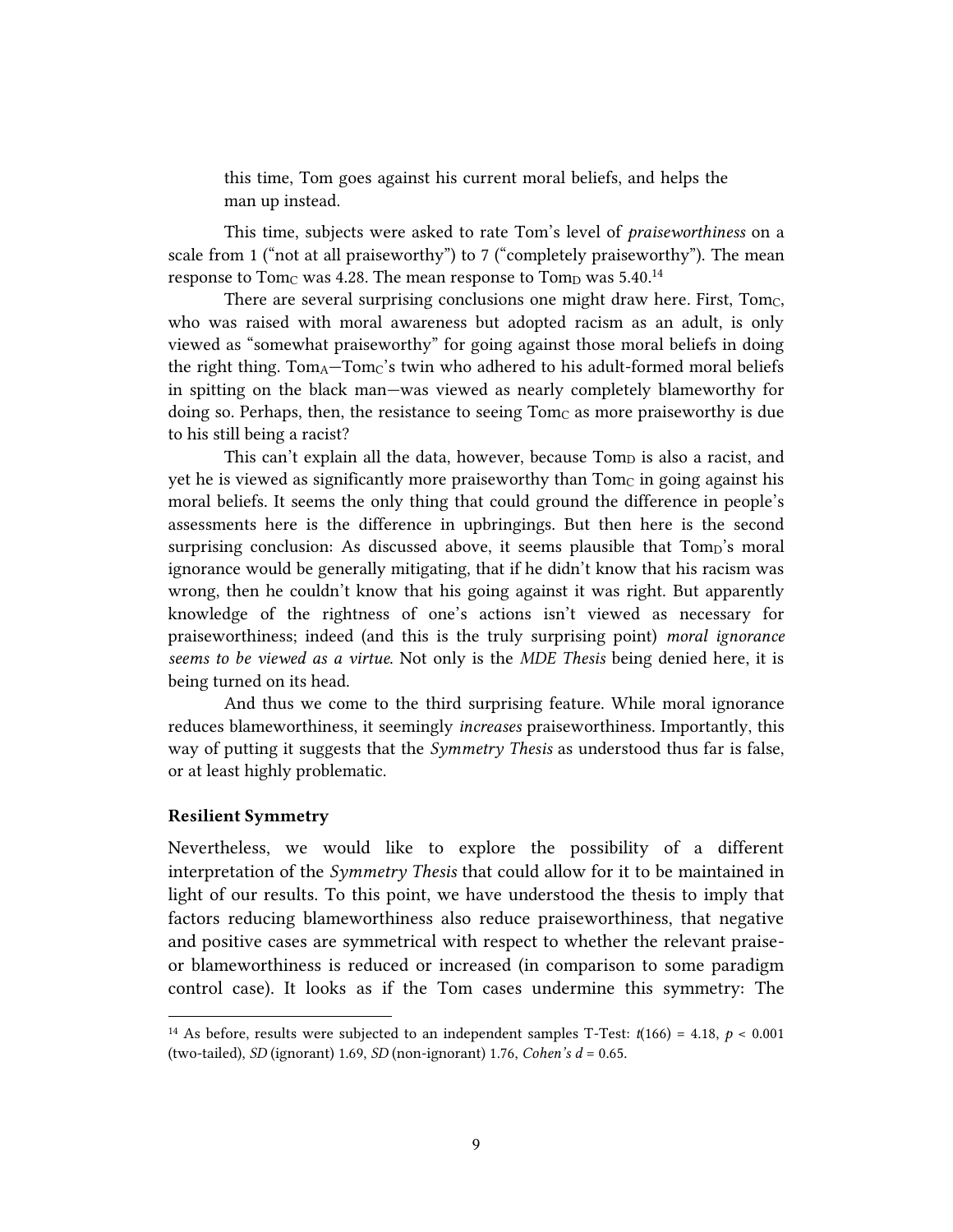ignorance reducing Tom<sub>B</sub>'s blameworthiness score actually *increases* Tom<sub>D</sub>'s praiseworthiness score. Understood in this way, the relevant comparison point is the baseline at which Tom is not at all praise- or blameworthy. The right question to ask is: Did the feature in question move the degree of worthiness away from or towards that baseline? (See Figure 1.1.)



Figure 1.1 Moral ignorance, praise and blame.

Of course, one could simply accept the asymmetry. One might, for instance, attempt to explain it by drawing an analogy to the famous "Knobe effect." This effect (named after Joshua Knobe), occurs when subjects are asked whether the side effects of some agent's actions were intentional.<sup>15</sup> Subjects tend to say "yes" when the side effects include something harmful, but tend to say "no" when the side effects include something helpful. This appears to reveal an asymmetry in factual judgments of intentional action. Knobe's own interpretation is that subjects' judgments depend on their antecedent assessments of the normative status of the

<sup>15</sup> See Joshua Knobe, "Intentional Action and Side Effects in Ordinary Language," *Analysis* 63 (2003): 190-193; and Joshua Knobe, "The Concept of Intentional Action: A Case Study in the Uses of Folk Psychology," *Philosophical Studies* 130 (2006): 203-231.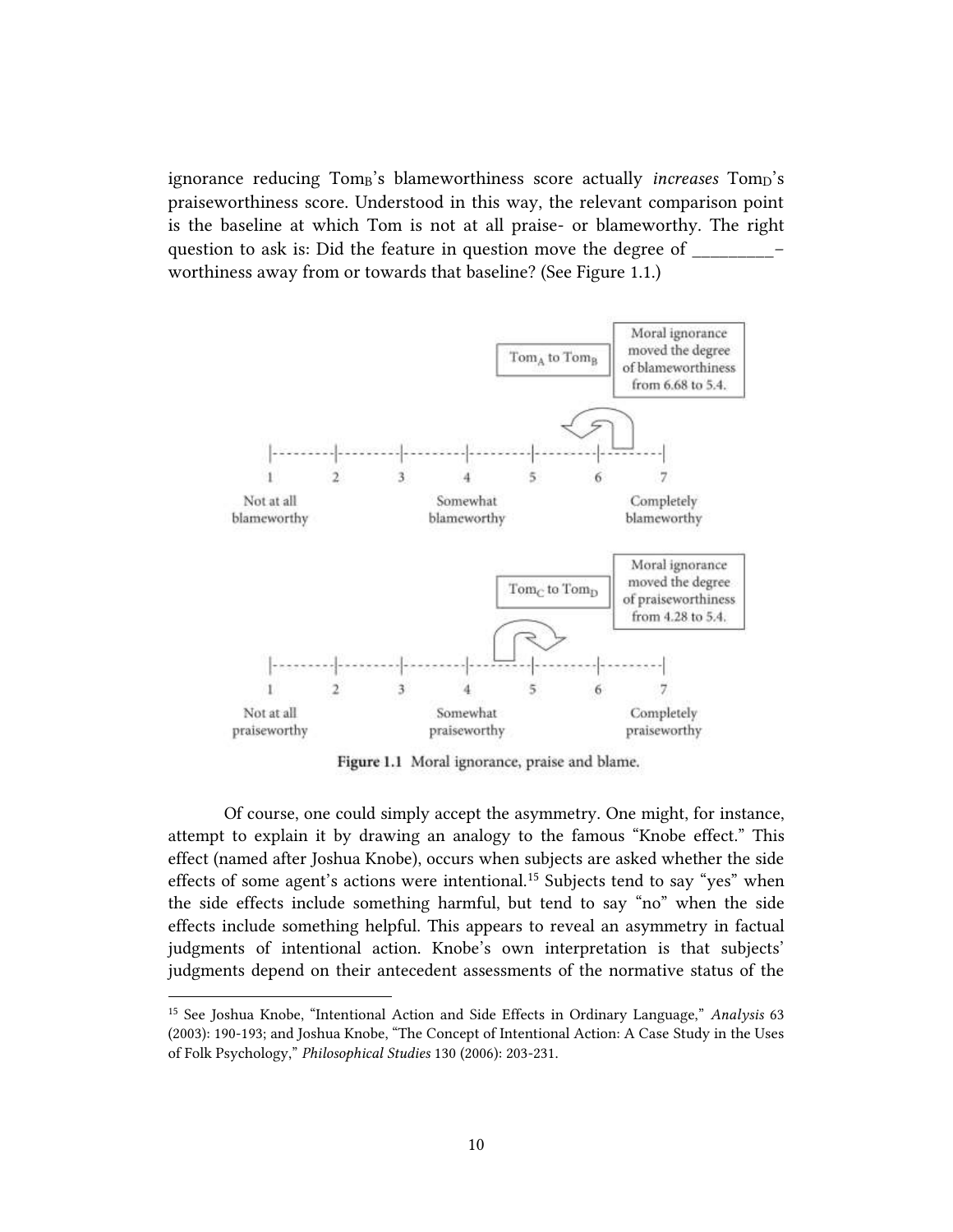action's side-effects, so that "bad" effects render the action intentional in subjects' eyes, whereas "good" effects don't. Applied to our Toms, then, it may look like a kind of *reverse* Knobe effect is revealed: Moral ignorance via childhood deprivation seems to reduce attributions of responsibility when the actions are bad, whereas it increases such attributions when the actions are good. This could mean that factual judgments of responsible action also are dependent on antecedent assessments of the normative status of the action.

Given wide acceptance of the *Symmetry Thesis,* however, it seems that such a move would be overly hasty if it is possible instead to interpret the thesis in a way that is consistent with our data.<sup>16</sup> Indeed, such an interpretation exists: We propose, in contrast to the view represented by Figure 1, that negative and positive cases are symmetrically structured with respect to the direction various mitigating features shift the \_\_\_\_\_\_\_\_\_\_–worthiness judgments *in relation to their controls*. Understood in this way, the relevant comparison point would be the two endpoints of a continuous scale. (See Figure 1.2.)



Figure 1.2 Symmetrical structure of negative and positive cases.

So, with respect to the two endpoints ("completely blameworthy" and "completely praiseworthy"), the direction of movement from  $Tom<sub>A</sub>$  to  $Tom<sub>B</sub>$ , and from Tom<sub>C</sub> to Tom<sub>D</sub>, is symmetrical. What their sort of moral ignorance does, on this understanding of the relation, is move one more in the overall direction of complete praiseworthiness and away from complete blameworthiness.

<sup>16</sup> While widely presupposed, the *Symmetry Thesis* is not accepted universally. For leading examples of asymmetricians, see Susan Wolf, *Freedom Within Reason* (Oxford: Oxford University Press, 1990); and Dana Nelkin, *Making Sense of Freedom & Responsibility* (Oxford: Oxford University Press, 2011). We have also already mentioned Doris and Knobe's arguments against a version of the *Symmetry Thesis*. Importantly, though, all of these theorists take their burden of proof seriously, and so admit the need to provide arguments against symmetry in blame and praise.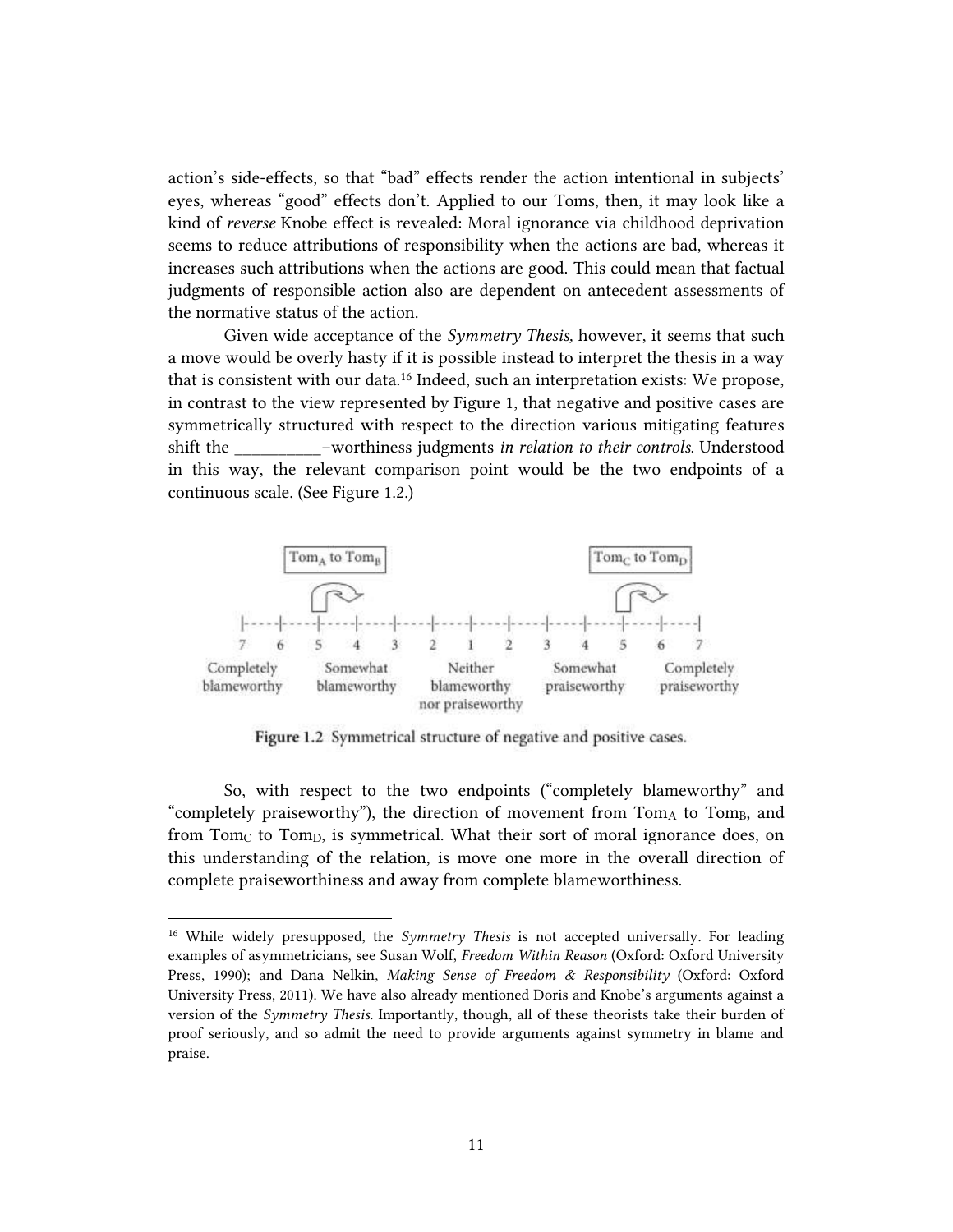If we understand the *Symmetry Thesis* in this way, then it might be preserved in light of our results. To do so, though, we must understand what the symmetry could consist in, i.e., what the explanation for the symmetrical movement would be. One possibility (continuing on the analogy with intentional action) stems from the work of Chandra Sripada, who has argued in favor of what he calls the "Deep Self Model" (DSM) of moral responsibility to provide a better explanation of the Knobe effect for action intentionality.<sup>17</sup> What Sripada argues is that intentionality attaches to agents' actions to the extent that their side-effects concord with the values and stable fundamental attitudes—the deep selves—subjects attribute to them. If there is no concordance, goes the theory, subjects will be less likely to attribute intentionality to the agent's actions. On this interpretation, then, subjects view the harmful side effect in the Knobe studies as in concordance with the agent's deep self and attribute intentionality to it thereby, but they view the helpful side effect as in conflict with the agent's deep self, and so tend not to attribute intentionality to it thereby. This is how the DSM maintains a unified symmetrical explanation of the Knobe effect: Normative judgments of goodness and badness don't do the relevant work here; the different responses instead flow from perceptions of different structural underpinnings.

We might, then, appeal to the DSM to explain our results regarding responsibility. In particular, it will be useful for our purposes to explore whether the DSM *alone* can explain the results while also preserving the *Symmetry Thesis*, just as it purports to do with respect to the Knobe effect. One immediate problem with this is figuring out just how the concordance condition should be specified with respect to responsibility. Here is one plausible possibility: Agents will be viewed as more or less responsible for some action or attitude A solely to the extent that A is viewed as concording more or less with their deep selves.<sup>18</sup> Of course, our scales were not put in terms of "responsibility"; rather, they were put in terms of praise- and blameworthiness. But perhaps we might articulate the DSM in terms of those labels as follows: Agents will be viewed as more or less -worthy for A solely to the extent that A is viewed as concording more or less with their deep selves. Call this the DSM<sub>BP</sub>. On this application of the DSM, one will be viewed as more blameworthy in correspondence with the perception that A more closely concords with one's deep self (and A is bad), whereas one will be viewed as more praiseworthy in correspondence with the

<sup>&</sup>lt;sup>17</sup> See Chandra Sekhar Sripada, "The Deep Self Model and Asymmetries in Folk Judgments About Intentional Action," *Philosophical Studies* (published on-line 2009). DOI: 10.1007/s11098- 009-9423-5.

<sup>&</sup>lt;sup>18</sup> Indeed, this would be the view Susan Wolf labels the "Deep Self View" of responsibility that she draws from Harry Frankfurt, Charles Taylor, and Gary Watson. See Wolf, pp. 373-379.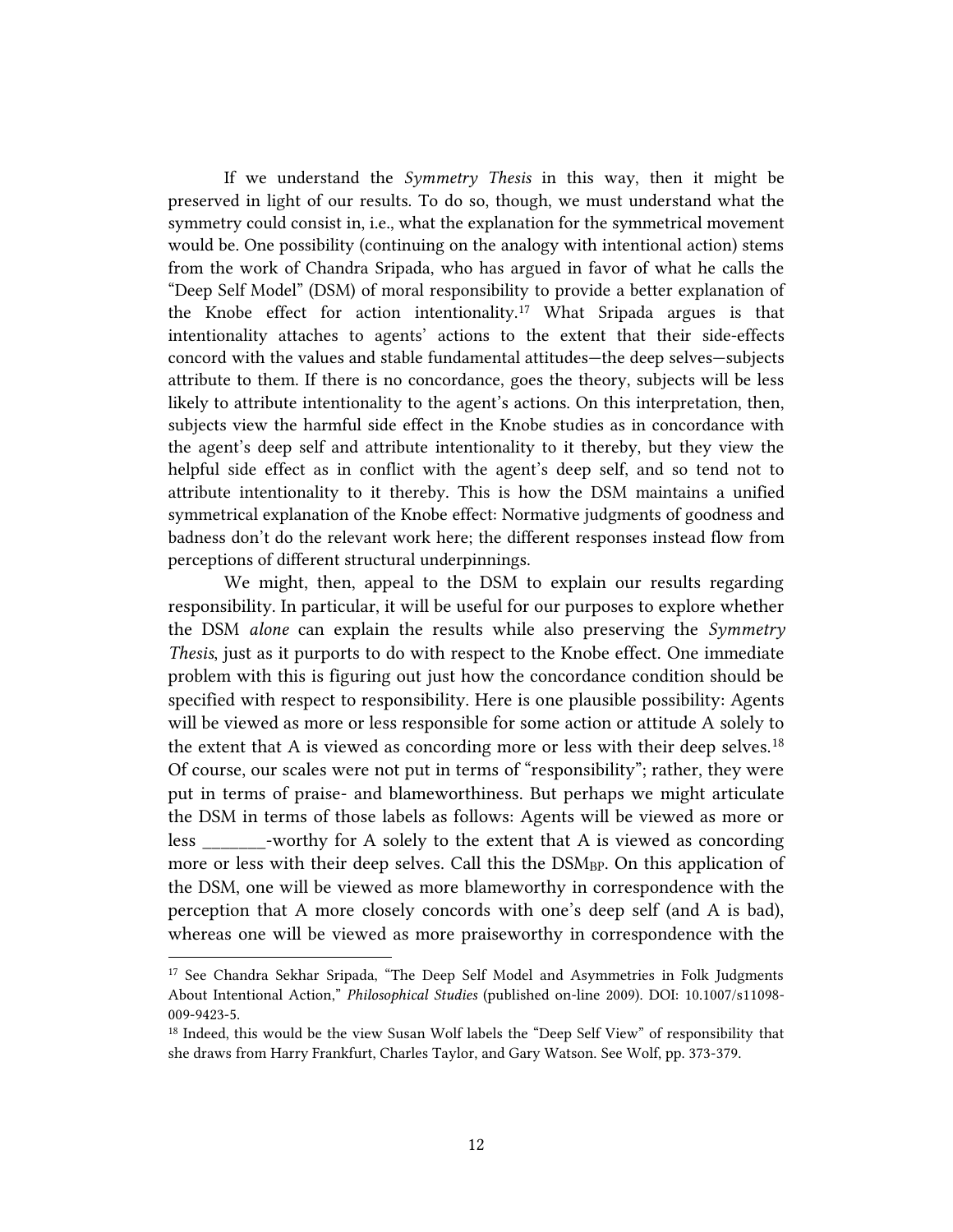perception that A more closely concords with one's deep self (and A is good). Can this explain the difference between our various Toms?

At issue is why moral ignorance via childhood deprivation moves one in a positive direction a full step up from control cases in the eyes of subjects. The DSM<sub>BP</sub> would have us believe this is because recognition of that sort of moral ignorance affects subjects' attribution of the relevant actions to the agents' deep selves. But this does not seem to fit the results of our study. According to the  $DSM_{BP}$ , given that Tom<sub>B</sub> is less blameworthy than Tom<sub>A</sub>, it must be that Tom<sub>B</sub>'s action concords less with his deep self-similarly for  $Tom<sub>D</sub>$  vs.  $Tom<sub>C</sub>$ . But neither view seems motivated, precisely because in each pairing *the Toms appear*  to have *identical deep selves*. For example, both TomA and TomB fully embrace their racism as adults, and both act on it upon seeing the fallen black man. The only difference is in their upbringings. So why should we (or any subject) therefore think  $Tom_B$ 's action is less reflective of his deep self than  $Tom_A$ 's?

One response here would be to suggest that perhaps Tom<sub>B</sub> lacks, or at least is deficient in having, a deep self, given the limited range of moral alternatives to which he was exposed in his upbringing. This might then explain why subjects judge him to be less blameworthy: His action is less concordant with his deep self than  $Tom_A$ 's action insofar as  $Tom_B$  doesn't have as sufficiently robust a deep self as  $Tom_A$ . Unfortunately, making this move undermines the DSM<sub>BP</sub> explanation of the *positive* cases, for if a deprived moral upbringing renders one's deep self less robust or more deficient, and so mitigates attributions of responsibility, then it ought to render Tomp less praiseworthy than Tomc in the eyes of subjects. But this is the opposite of our results.

Perhaps we can get a more plausible version of the DSM<sub>BP</sub> if we start on the praiseworthy side of the map. How might we explain the differing assessments of Tom<sub>C</sub> and Tom<sub>D</sub> on the DSM<sub>BP</sub>, given that both Toms were stipulated as identically embracing their racism and so would seem to have identical deep selves? Perhaps the thought is this: Tomp's upbringing somehow made him less *committed* to the moral beliefs with which he was raised, such that when he goes against them, he is more likely to be expressing his actual deep self than is TomC. In other words, given their differences in upbringings, Tomc's action is viewed as more "out of character," more anomalous, than Tom<sub>D</sub>'s. This thought could then be extended to the negative cases as follows:  $T \text{om}_B$  is less blameworthy than  $T \text{om}_A$  because his upbringing somehow renders his racist action more anomalous than TomA's. TomB isn't "really" committed to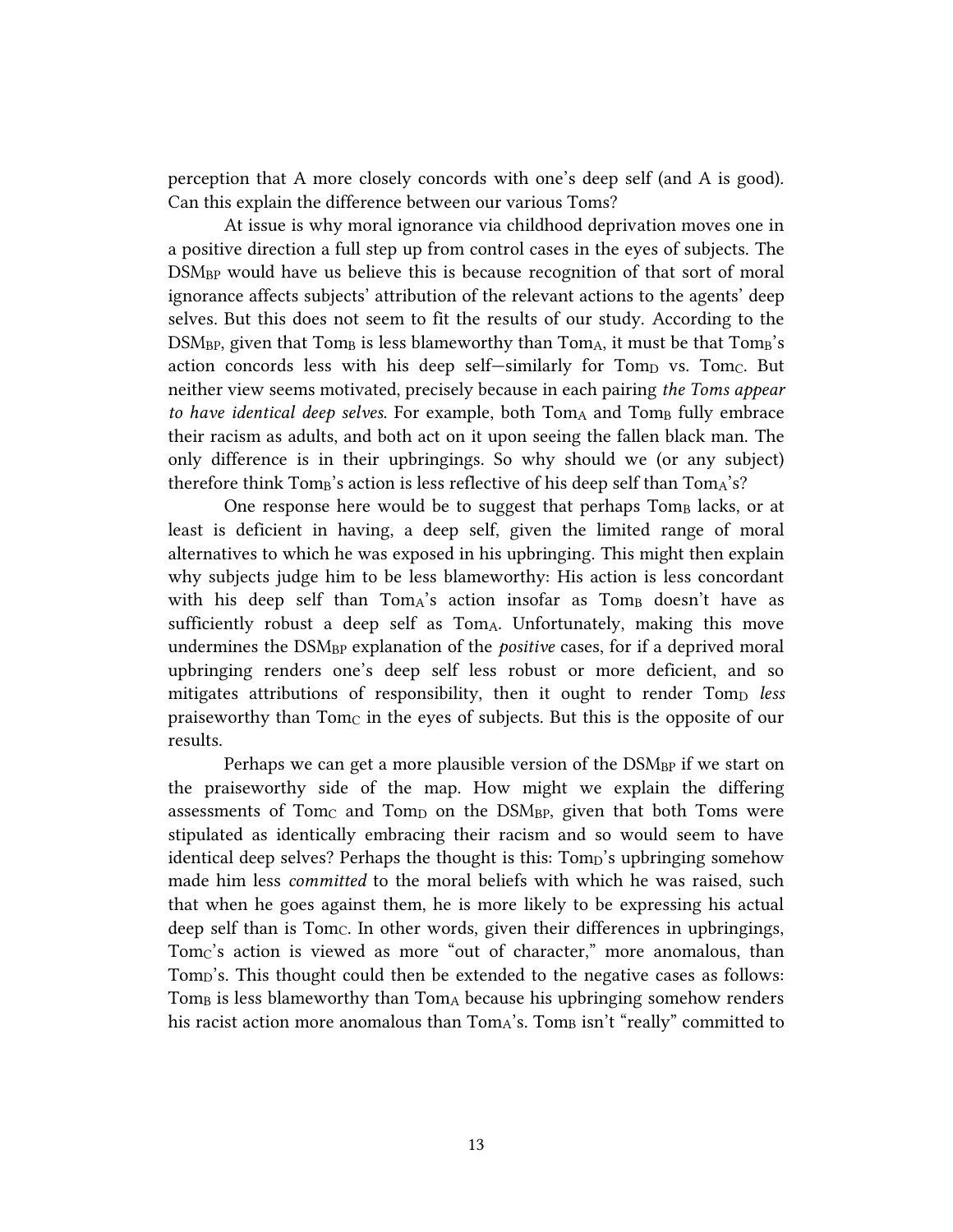his racism, subjects might think, at least in the way that  $Tom_A$  is, so  $Tom_B$  is less blameworthy thereby.

This interpretation of the DSMBP preserves the *Symmetry Thesis*, but how plausible is it? It is unclear to us why subjects would consider Tomp's commitment to his moral beliefs to be any less serious than  $Tom<sub>C</sub>$ 's (or that Tom $_B$ 's is less serious than  $Tom_A$ 's). Indeed, might not their kind of restricted ideological upbringing make them *more* committed to the belief system into which they had been indoctrinated? Might not this indoctrination create, if anything, a deep self *more* in line with its exclusively-taught, unquestioned principles than an upbringing without it? To the extent these core "moral" principles were instilled in a way that bypassed the ignorant Toms' rational, evaluative stance, they are likely to be resistant to such evaluations, much in the way religious belief with its source in childhood indoctrination is often difficult to expunge.

To be clear, we do not reject the *possibility* of reading a deep self view into the results here. It could well be that subjects really are viewing Tomp's commitments as less attributable to his deep self than  $Tomc's$ . Nevertheless, given the vignettes as stated, we have no evidence motivating this approach. Certainly, we welcome any future attempts to see whether differential deep self commitments are doing any work here. Until then, though, we believe we are licensed in assuming that the DSM<sub>BP</sub> either supports an asymmetrical approach to blame- and praiseworthiness or its symmetrical approach is unmotivated and (at least initially) implausible. Focusing on attributions to the deep self *alone* does not look as if it will help us.

In our discussion of the *MDE Thesis,* we proposed that people's reactions to JoJo and Tom<sub>B</sub> might stem from an appreciation of the *difficulty* those agents would have in doing the right thing. Helpfully, we believe that this idea can be extended to likewise explain our results regarding the *Symmetry Thesis*:

*Difficulty Hypothesis*: Moral ignorance resulting from childhood deprivation functions symmetrically in both negative and positive cases (moving assessments up the single scale of blameworthiness to praiseworthiness in relation to the control) in virtue of the *difficulty* agents are viewed as having in overcoming their morally deprived upbringing to grasp the relevant moral reasons.

On this hypothesis, as before,  $Tom_B$  is viewed as less blameworthy than  $Tom_A$  in light of how difficult it would be for him to go for a moral alternative not included in his morally blinkered upbringing. Our further suggestion is that  $Tom<sub>D</sub>$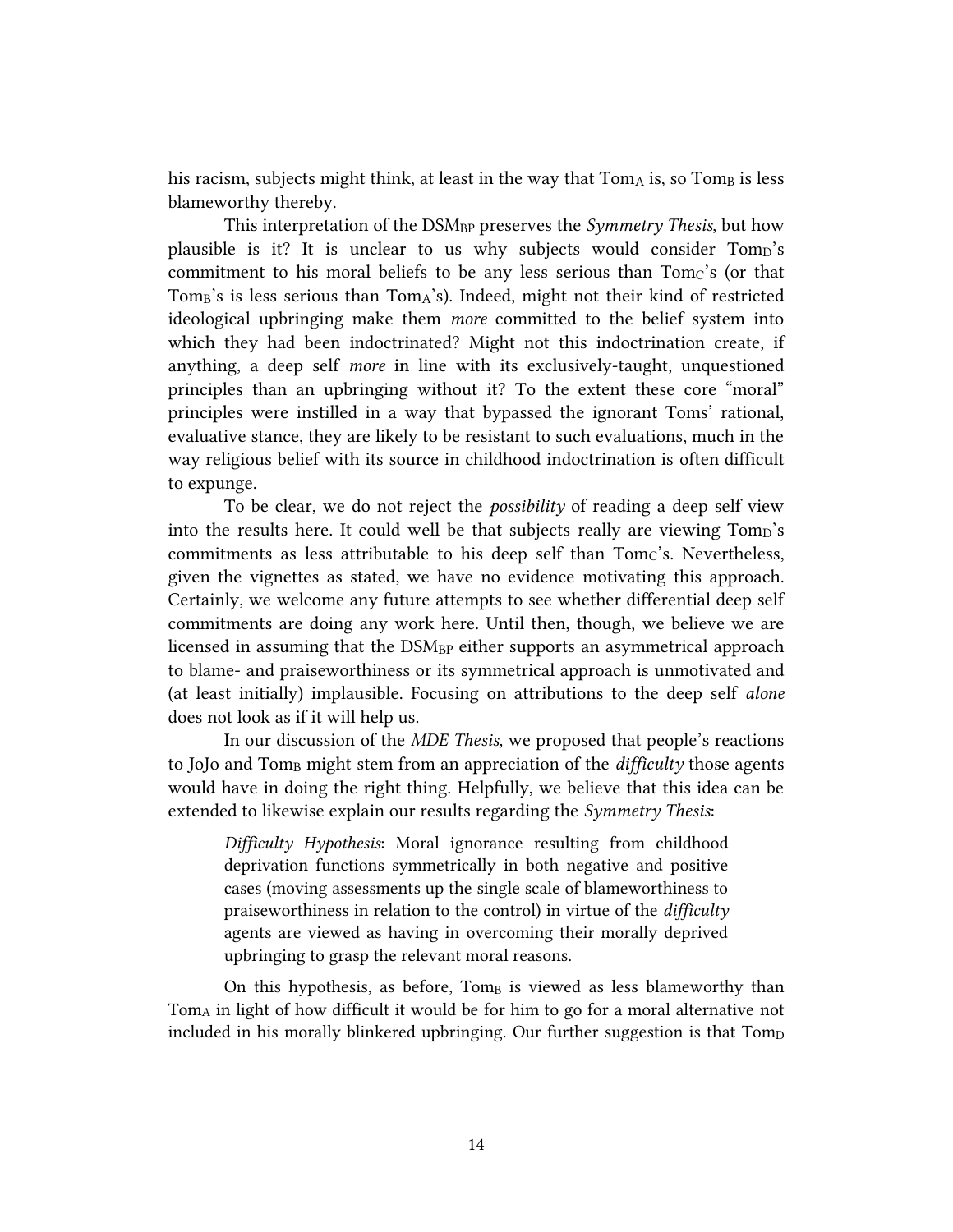is viewed as more praiseworthy than Tom<sub>C</sub> in light of how difficult it in fact was for him to go for a moral alternative not included in his morally blinkered upbringing. This way of viewing the matter easily explains the results while avoiding the dual implausibility of thinking that subjects think (a) there is a difference in the deep selves for either of the pairings, and (b) childhood indoctrination actually renders one's deep self more open or oriented toward moral alternatives than nonindoctrinated childhoods. If this is right, then the *Symmetry Thesis* may not be undermined by cases of moral ignorance in upbringing after all.

As noted earlier, however, we need to be clear about just what the *Difficulty Hypothesis* amounts to. In particular, we need to say something more about the nature of the difficulty in question. For one thing, one might worry that talk of difficulty just collapses into talk of *capacity*; perhaps Wolf was right to appeal to capacities after all. For another, it might be thought we are suggesting that doing something that is inherently difficult (like, say, lifting something heavy) is, in itself, sufficient for praise. We agree that this would be implausible. '

First, even if we grant that talk of difficulty is another way of talking about capacity, at the very least our results suggest that capacity talk must be *scalar*. After all, both  $Tom_B$  and  $Tom_D$  are still viewed as  $C$  -worthy for what they have done to a significant extent. This means that even though such worthiness is thought to be affected by moral deprivation and ignorance, it is so only to some degree, so that if the Toms are viewed as being incapacitated in some respect, it would only be an incapacity by degree. This does not sound, however, like traditional talk of capacity, which is typically taken as either obtaining or not; and it is not clear what the details of this take on capacity would consist in. At the very least, to reintroduce talk of capacity would require some difficult explicatory work about its re-envisioned nature that we are unable to assess sight unseen.

Regardless of whether our claims can somehow be adapted to a kind of capacity-talk, our interest is not in capacities themselves, but in the difficulty of *exercising* certain capacities, where we measure this against a baseline of what comparable agents might be expected to do. Though there is some historical precedence for including difficulty in exercising a capacity in the criteria for moral responsibility, the focus has typically been on *volitional* capacities. <sup>19</sup> It is difficult for the unwilling addict, for example, to resist taking the drug because his counterdesire, his craving for the drug, is so strong. To the extent we cut him some slack, then, we may do so because we think it was just too difficult for him to overcome that volitional obstacle, where the same would be expected of other similarly

<sup>&</sup>lt;sup>19</sup> See, e.g., a recent thread kicked off by Dana Nelkin on the agency and responsibility blog Flickers of Freedom. URL: [http://agencyandresponsibility.typepad.com/flickers-of](http://agencyandresponsibility.typepad.com/flickers-of-freedom/2013/01/difficulty-and-degrees-of-blameworthiness-and-praiseworthiness.html)[freedom/2013/01/difficulty-and-degrees-of-blameworthiness-and-praiseworthiness.html.](http://agencyandresponsibility.typepad.com/flickers-of-freedom/2013/01/difficulty-and-degrees-of-blameworthiness-and-praiseworthiness.html)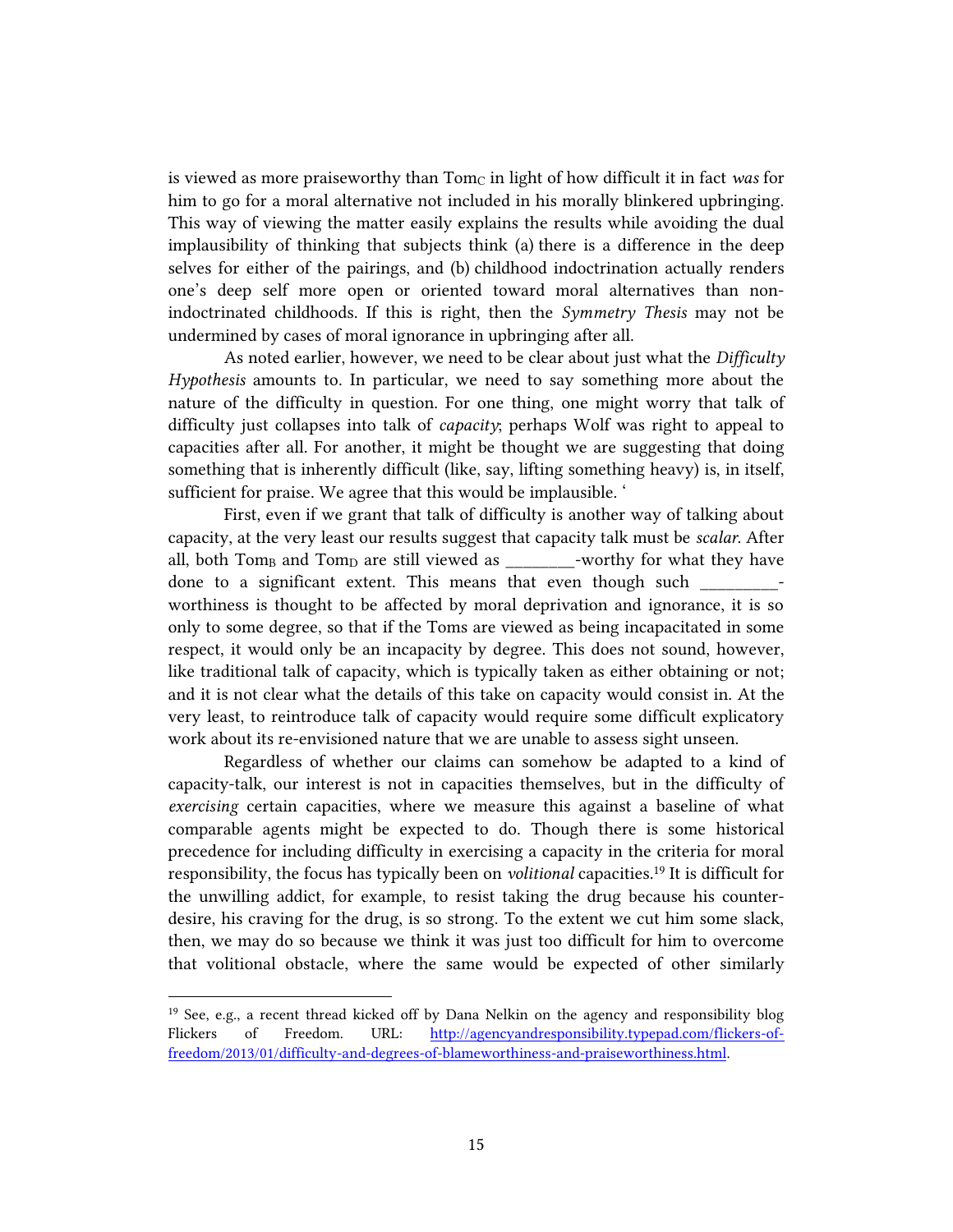situated agents. (Of course, this way of putting it might raise capacity talk once more, for perhaps the unwilling addict really is incapacitated with respect to volitional obstacles *of that strength,* or perhaps he partially lacks a "meta-capacity" to exercise his volitional capacities. 20)

The difficulty we appeal to is analogous to that just mentioned, but differs in that it concerns *perceptual*, rather than volitional capacities.<sup>21</sup> Indeed, there is no reason to think that our Toms are struggling against their own desires and inclinations otherwise to do what's right. Rather, it is just harder for our Toms to "see" what the right thing to do is, given their morally deprived upbringings. When they do, it is surprising, for we tend to think that most people from their background would not have seen the light.

As an analogy, suppose that I have been shown the famous image of the "duckrabbit" repeatedly since childhood (see Figure 3), and I have been taught over and over that what I am looking at is a duck, and only a duck. When, as an adult, I meet you, and you insist that the image can also be seen as a rabbit, it will be no surprise if, given my upbringing, I have a very hard time coming to see it as a rabbit. Certain features of the picture have been drilled into me as exclusively salient (e.g., the bill), so it is quite difficult for me to come to see other features (e.g., the little "rabbit mouth" indentation on the back of the duck's head) as salient in my assessment of the image. Suppose, however, that someone else present, who was raised just as I was to see the duck, *is* able to see the rabbit quite quickly once told about it. Especially if we have taken my inability to see the rabbit as representative of the baseline, we are likely to be impressed with this person. We will probably applaud his ability to see past what he is used to.

Of course, again, one might suggest that this is best understood in terms of capacities—perhaps he has a stronger "meta-capacity" to exercise his perceptual capacities than I do—but this is not necessary. Regardless of where we come down on capacity-talk, the point remains that this person's ability to see the rabbit is impressive, and speaks highly of him as a perceiver. Our suggestion is that, on analogy, we are more likely to praise Tomp because we are impressed with his ability to "see" past what he is used to, *morally* speaking.

<sup>20</sup> One might read Harry Frankfurt in the former way. See his "Freedom of the Will and the Concept of a Person," in Harry Frankfurt, *The Importance of What We Care About* (Cambridge: Cambridge University Press, 1988), pp. 11-25.

 $^{21}$  By "perceptual" capacity, we mean whatever capacity allows apprehension of moral qualities in specific cases. We are not assuming that moral knowledge is fundamentally perceptual or empirical.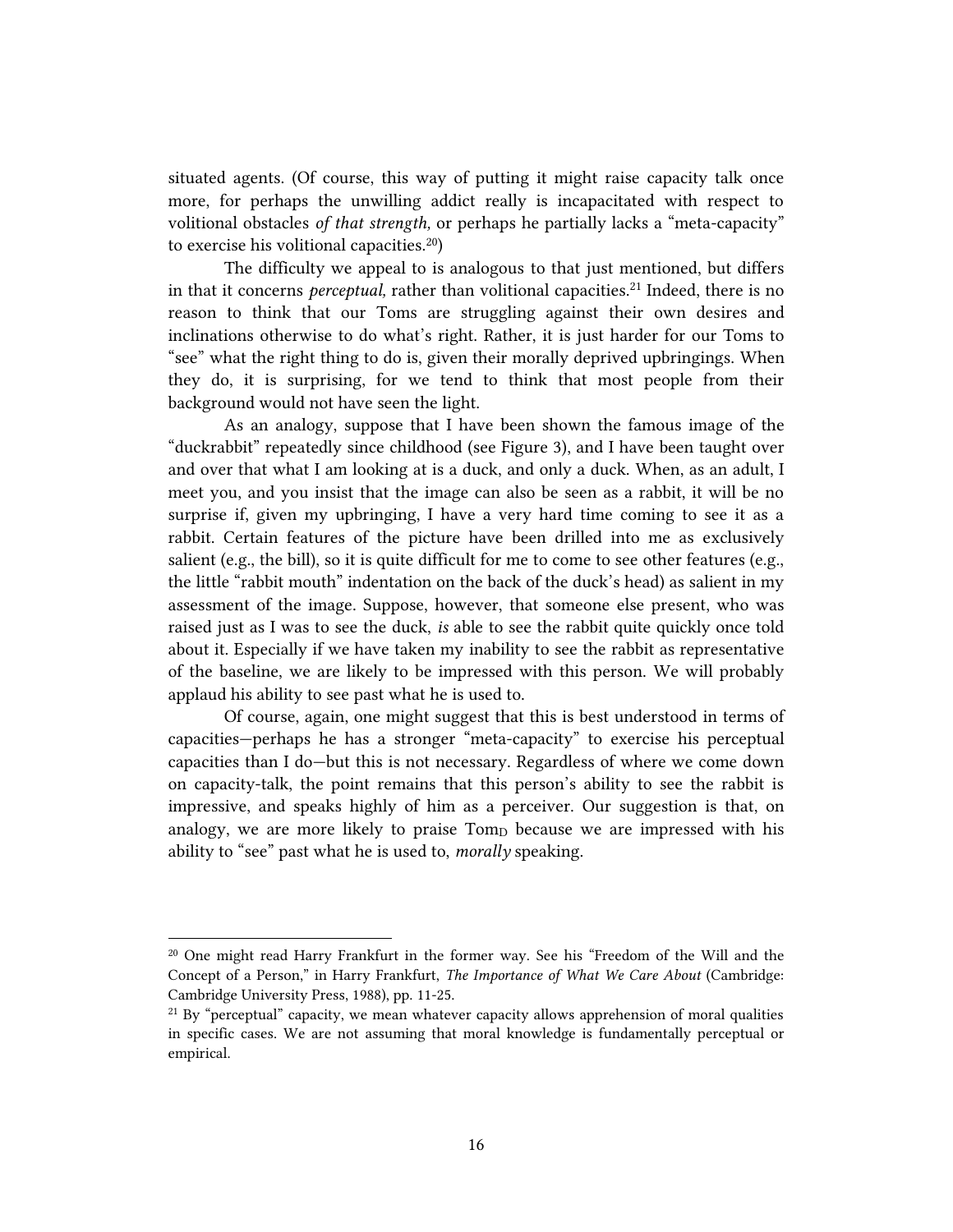

Figure 3: Duckrabbit

This way of thinking about difficulty also responds to the worry that praiseworthiness might attach to any old difficulty. We are merely advancing the *Difficulty Hypothesis* to explain cases of moral ignorance given childhood deprivation, and what it appeals to is specifically perceptual difficulty in grasping moral reasons. We take no stand on whether it applies to volitional difficulty, or other sorts of difficulty for that matter.

#### **Revisiting Huck**

 $\overline{a}$ 

Our primary aim in this essay has been to bring some empirical results to bear on the *MDE* and *Symmetry* theses. While the *MDE Thesis* looks false in light of our results, there is a weaker, scalar, version of it that may be defensible. And while it may seem as if our results cause real worries for the *Symmetry Thesis*, it too may be defended. What inclines us toward the latter stance in both cases is the unified defense that may be provided them by the *Difficulty Hypothesis*.

We conclude where we began, with Huckleberry Finn. Huck has been raised to believe that stealing someone's property is immoral, and that slaves are people's property. As he grows he continues to mouth and even embrace the racist judgments instilled in him by his family and community since childhood. But when he is finally presented with an opportunity to turn Jim in, he balks, going against his moral beliefs, and thus opting for hell instead. He is represented by our Tomp, and people view him not only as praiseworthy, but as more praiseworthy than someone just like him but without the childhood moral deprivation.

There has been a lot of philosophical ink spilled (or at least a lot of words processed) on the Huck Finn case in recent years.<sup>22</sup> Our aim hasn't been to resolve the many issues raised in these discussions; rather, it has been the far more modest

<sup>22</sup> For a tiny sampling, see Jonathan Bennett, "The Conscience of Huckleberry Finn," *Philosophy* 49 (1974): 123-134; Nomy Arpaly, *Unprincipled Virtue: An Inquiry Into Moral Agency* (Oxford: Oxford University Press, 2003); Nomy Arpaly and Timothy Schroeder, "Praise, Blame, and the Whole Self," *Philosophical Studies* 93 (1999): 161-188; Joel J. Kupperman, *Character* (Oxford: Oxford University Press, 1991); and Craig Taylor, "Moral Incapacity and Huckleberry Finn," *Ratio* 14 (2001): 56-67.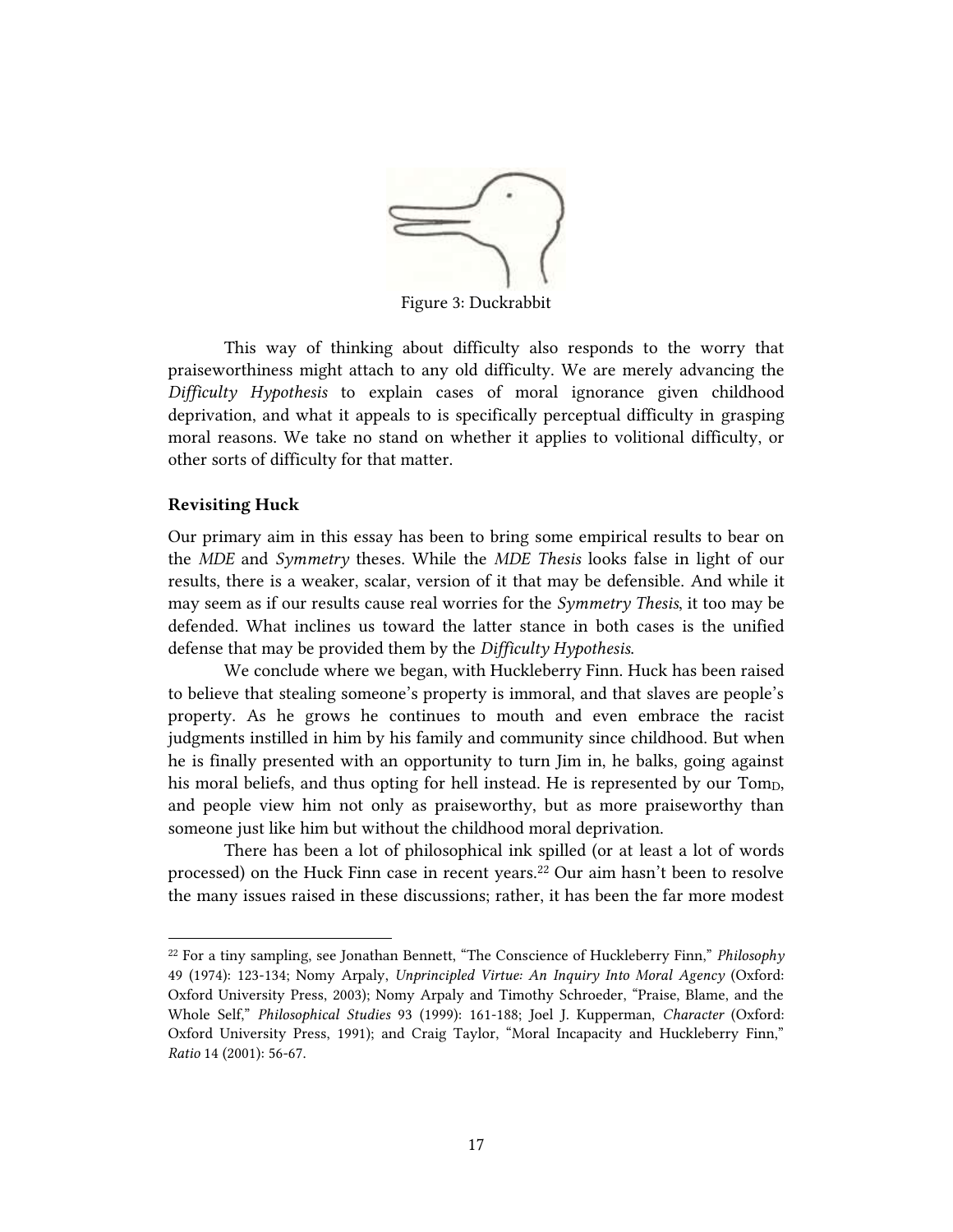one of providing some much-needed empirical background to them. Far too often, discussion of the case proceeds by stating what our pretheoretic intuitions about Huck are. Ours is the only study we know of that attempts to determine just what those intuitions consist in. People do view him (or someone very much like him) as quite praiseworthy, although not completely so.

Further, we have attempted to show just how much of a role the moral deprivations of someone-like-Huck's upbringing contribute to people's assessments of his praiseworthiness. It indeed matters that he's been raised the way he has, moving him up the scale of praiseworthiness a full step over someone who does what he does without such a background. But one surprising feature of the study is that his increased praiseworthiness seems disanalogous to how people view our JoJo lookalike, who is less blameworthy—less responsible??—for his bad deeds than a morally undeprived doppelganger.

Indeed, here is the precise rub for determining whether the results of our study negatively impact or ultimately reinforce the *Symmetry Thesis*: Childhood moral deprivations are often thought to mitigate responsibility itself. Being more or less blameworthy may simply be viewed as translating to being more or less responsible. If responsibility is indeed scalar in this fashion, then our results suggest that there *is* in fact an asymmetry between negative and positive cases: Morally deprived upbringings are viewed as decreasing one's responsibility in the negative realm and increasing one's responsibility in the positive realm. This would truly be a surprising result.

Less surprising, but perhaps no less interesting, would be a different interpretation: Responsibility may not be scalar in the way just suggested; instead, perhaps it is either not scalar at all (one either is responsible for something or one isn't), or it is scalar, just not in line with the scalar nature of blame- and praiseworthiness (perhaps it is scalar in line with various capacities one may have or exercise by degrees, where this doesn't affect degrees of blame- or praiseworthiness). If this is the case, then the *Symmetry Thesis* might be reinforced. If we think of blame- and praiseworthiness on a single scale, then (where full-blown responsibility would attach to one's actions at any point on the scale, say), the moral deprivations of childhood could be viewed symmetrically in negative and positive cases as moving one away (by roughly the same amount) from the completely blameworthy endpoint.

While we haven't taken a definitive stand either way here, our previous discussion on the JoJo case does provide some explanatory ammunition if one adopts the second approach. What could well be moving the assessments of  $\qquad$  worthiness up the scale away from complete blameworthiness is that people view childhood moral deprivations as making moral perception more difficult for their agents, so that adhering to, or overcoming, the judgments ingrained by those